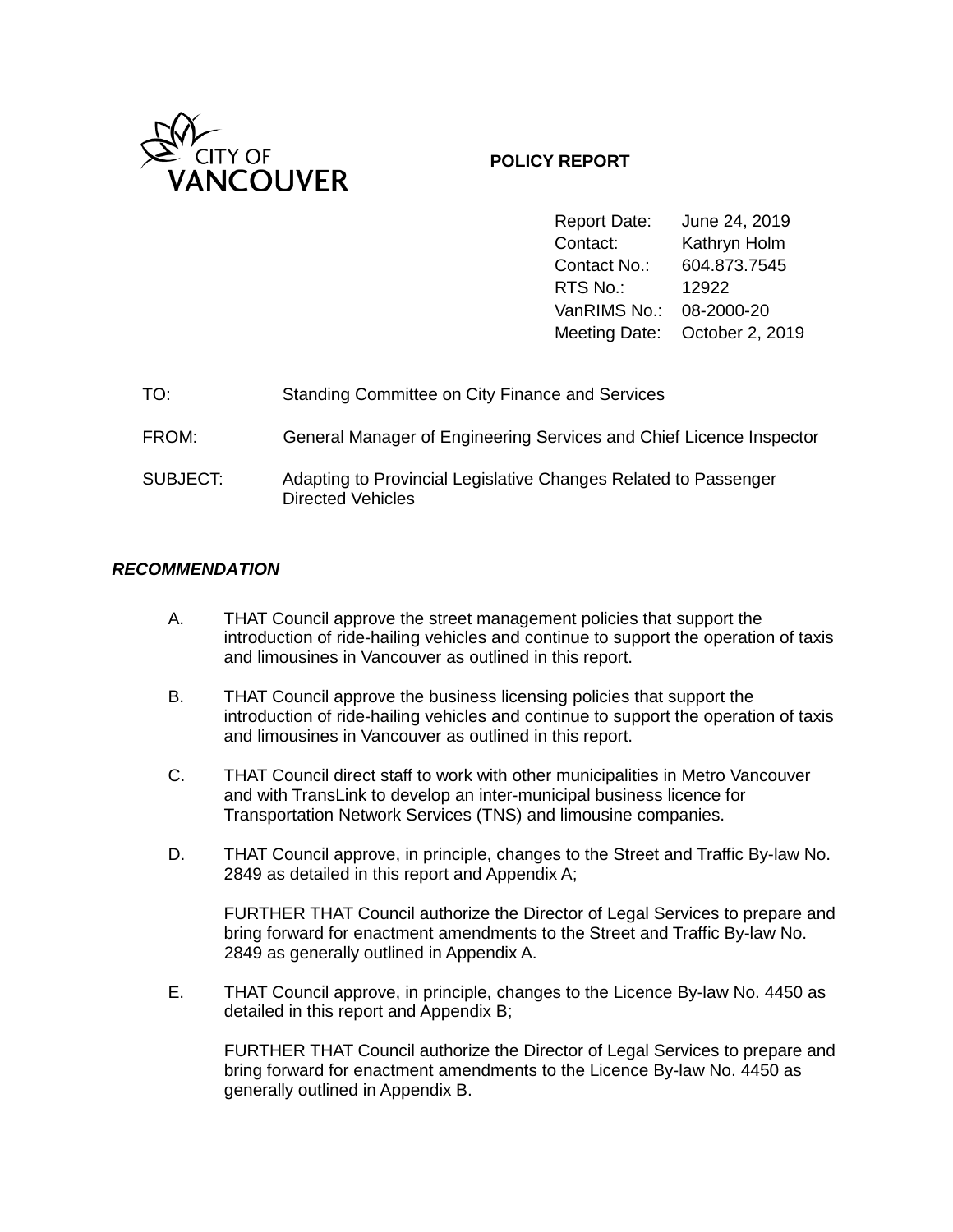F. THAT Council approve, in principle, changes to the Vehicles for Hire By-law No. 6066 as detailed in this report and Appendix C;

FURTHER THAT Council authorize the Director of Legal Services to prepare and bring forward for enactment amendments to the Vehicles for Hire By-law No. 6066 as generally outlined in Appendix C.

G. THAT Council approve, in principle, changes to the Parking Meter By-law No. 2952 as detailed in this report and Appendix D;

FURTHER THAT Council authorize the Director of Legal Services to prepare and bring forward for enactment amendments to the Parking Meter By-law No. 2952 as generally outlined in Appendix D.

H. THAT Council approve, in principle, changes to the Granville Mall By-law No. 9978 as detailed in this report and Appendix E;

FURTHER THAT Council authorize the Director of Legal Services to prepare and bring forward for enactment amendments to the Granville Mall By-law No. 9978 as generally outlined in Appendix E.

## *REPORT SUMMARY*

Ride-hailing is a consumer-friendly service that increases travel options, can provide first and last mile connections to transit, and has the potential to reduce impaired driving and contribute to car-free and car-light lifestyles. However, as ride-hailing services have rolled out in North America and the world, many municipalities are reporting increases in vehicle trips and congestion, declining transit ridership and reduced walking, cycling and transit trips (Appendix F). Increased curb activity in active travel areas can also impact the safety of vulnerable road users. These outcomes are in direct contradiction with the City's Climate Emergency Response and Congestion Management Strategy goals.

Provincial legislation to enable ride-hailing in BC came into force on September 16, 2019. Under this legislation, a ride-hailing vehicle is considered a Passenger Directed Vehicle (PDV), a class of vehicle that also includes taxis and limousines. In Provincial legislation, the companies that offer ride-hailing services are referred to as "Transportation Network Services" (TNSs). As of September 18, 2019, nine TNS companies have applied to operate in the region that includes Vancouver.

The Province has reduced the municipal authority to regulate Passenger Directed Vehicles. The Province now has sole authority to regulate fleet size and operational boundaries, to set vehicle standards, and to issue driver Chauffeur Permits; however, the City has retained the ability to issue business licences and regulate street use and traffic.

Using the ride-hailing principles approved by Council in January 2019, the City's Climate Emergency response, and other relevant City policies, staff have conducted a review of the Provincial legislation and regulations to determine where City objectives have, and have not, been addressed. Where they have not, staff have proposed a series of policy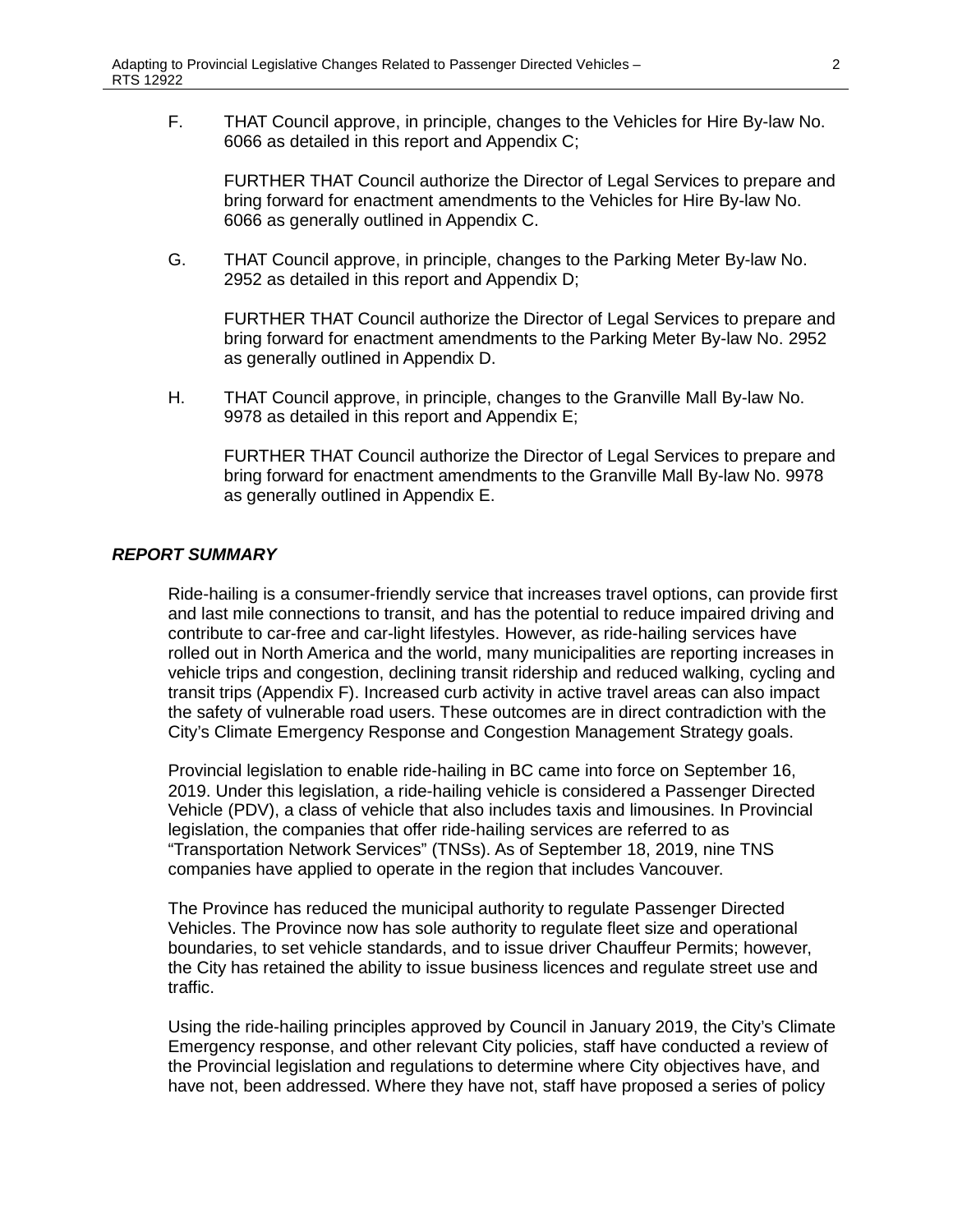and by-law changes using the business licencing and street management authorities still available to the City.

To manage streets and congestion staff are recommending the introduction of a Congestion and Curbside Management Permit (CCMP) the ride-hailing services will be required to access any curb side within the Metro Core for passenger pick up and drop off between 7 AM and 7 PM to temper the demand for vehicle-based transportation during this already congested window. The recommended fee is \$0.30 per pick up and \$0.30 per drop off; however, for zero-emission and accessible vehicles, this fee will be discounted by 50% and 100%, respectively.

Using field observations as well as the data provided by companies operating passenger directed vehicles, staff will evaluate the impact of taxis and ride-hailing vehicles on Vancouver's transportation network. Depending on the results of this evaluation, the CCMP can either be lowered or increased through a future by-law amendment by Council.

Additional on-street management measures recommended to improve safety and address congestion include:

- increasing the number of passenger pick-up and drop-off zones;
- working with ride-hailing companies to optimize pick up and drop off activity in high demand areas through a virtual perimeter incorporated into ride-hailing apps to re-direct passengers to designated passenger zones (often referred to as "geofencing"); and,
- continuing to maintain existing taxi zones and allow taxis in bus lanes, subject to further review.

For business licences, staff recommend a consistent licensing scheme for all ridehailing, taxi, and limousine companies to provide a level playing field. Companies would be licensed and each vehicle operating in Vancouver under their licence would be registered. A key condition of this licence is the requirement to submit monthly trip and vehicle data that would be used for monitoring traffic impacts, to audit the CCMP, and to support transportation planning efforts. Additionally, similar to all businesses, companies would be responsible for ensuring that vehicle operators comply with all City by-laws including compliance with the proposed CCMP. Licensing fees are proposed at \$155 for a company licence plus \$100 per vehicle. To incentivize vehicles that align with City priorities, there will be no annual fee for wheelchair accessible and zero emission vehicles.

Staff also recommend that the City work with the Province, TransLink and other municipalities to coordinate licensing requirements and work toward an inter-municipal business licence for ride-hailing companies and limousine companies; these companies are authorized by the Passenger Transportation Board to operate within regional rather than municipal boundaries.

To support the policies and actions outlined in this report, amendments to the Street and Traffic By-law, the Licence By-law, the Granville Mall By-law, Vehicles for Hire By-law, and the Parking Meter By-law are required to enable the proposed regulations be enacted immediately so that ride-hailing companies may be licensed to operate, taxi and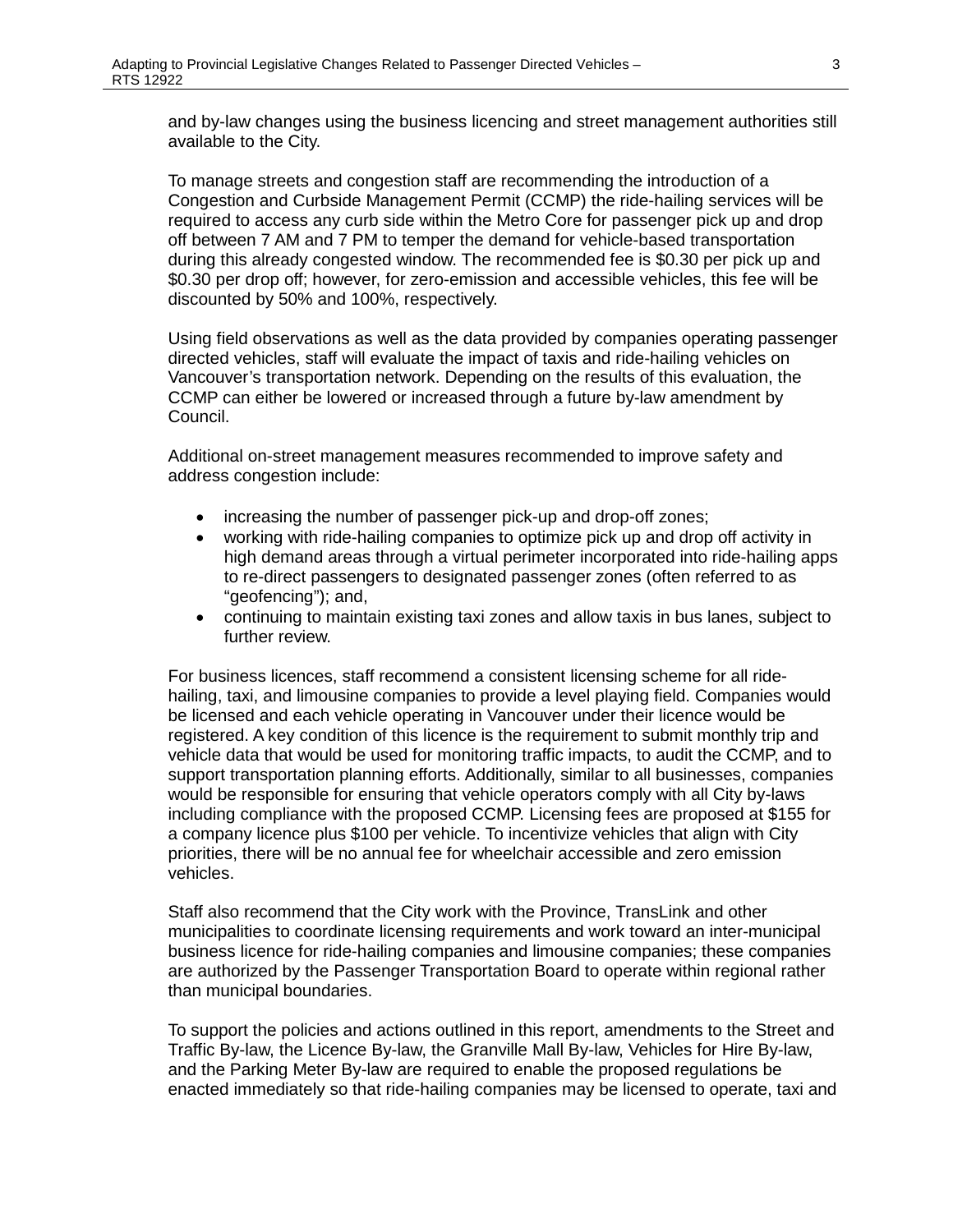limousine companies may renew licences under the new fee structure and street use management tools can be put into place.

## *COUNCIL AUTHORITY/PREVIOUS DECISIONS*

In 2012, Council approved Transportation 2040, providing a foundation for future transportation policy and investments.

In 2012, Council approved a motion that permits taxis to travel, but not stop, in bus lanes on a trial basis. In 2013, Council regularized this change.

In 2014, Council approved a motion to suspend the issuance of new taxi licences. Staff were directed to consult with the Taxi Roundtable and other stakeholders on measures necessary to expand service and meet evolving customer demands and to determine how to sustainably achieve the full benefits of new ride-share technology.

In 2015, Council agreed to urge the Ministry of Transportation, the Passenger Transportation Board, YVR, the taxi industry, TransLink and other stakeholders to establish a renewed regional policy direction. Council also approved amendments to the *Vehicles for Hire By-law*, a number of directions that aimed to improve taxi service, and extended the moratorium on the issuance of new taxi licences.

In 2017, in response to increasing congestion issues, Council approved the Congestion Management Strategy. This plan aims to improve traffic monitoring, road safety, and street use coordination to ensure a smart and efficient transportation system that prioritizes people and goods movement.

On December 5, 2018, Council directed staff to report back with analysis and options for ride-hailing in Vancouver, and subsequently to report back with proposed by-law changes to allow for ride-sharing and ride-hailing that includes discussion on the City's ability to regulate ride-hailing, the impact removing boundaries may have, especially on persons with disabilities, potential for extending the lifespan of accessible vehicles, the ability of the City to limit traffic congestion related to ride-hailing, and the possibility of a municipally-owned ride-hailing organization.

On January 15, 2019, Council endorsed a set of seven regulatory principles to guide feedback and input related to Provincial consultations on ride-hailing and taxi modernization and directed staff to report back on: ride-hailing impacts on transportation mode share and on the City's emission reduction goals; and key stakeholder consultation.

On April 29, 2019, Council approved its Climate Emergency Response to increase the City's efforts to tackle climate change through six big moves and 53 accelerated actions.

# *CITY MANAGER'S/GENERAL MANAGER'S COMMENTS*

The City Manager recommends approval of the foregoing.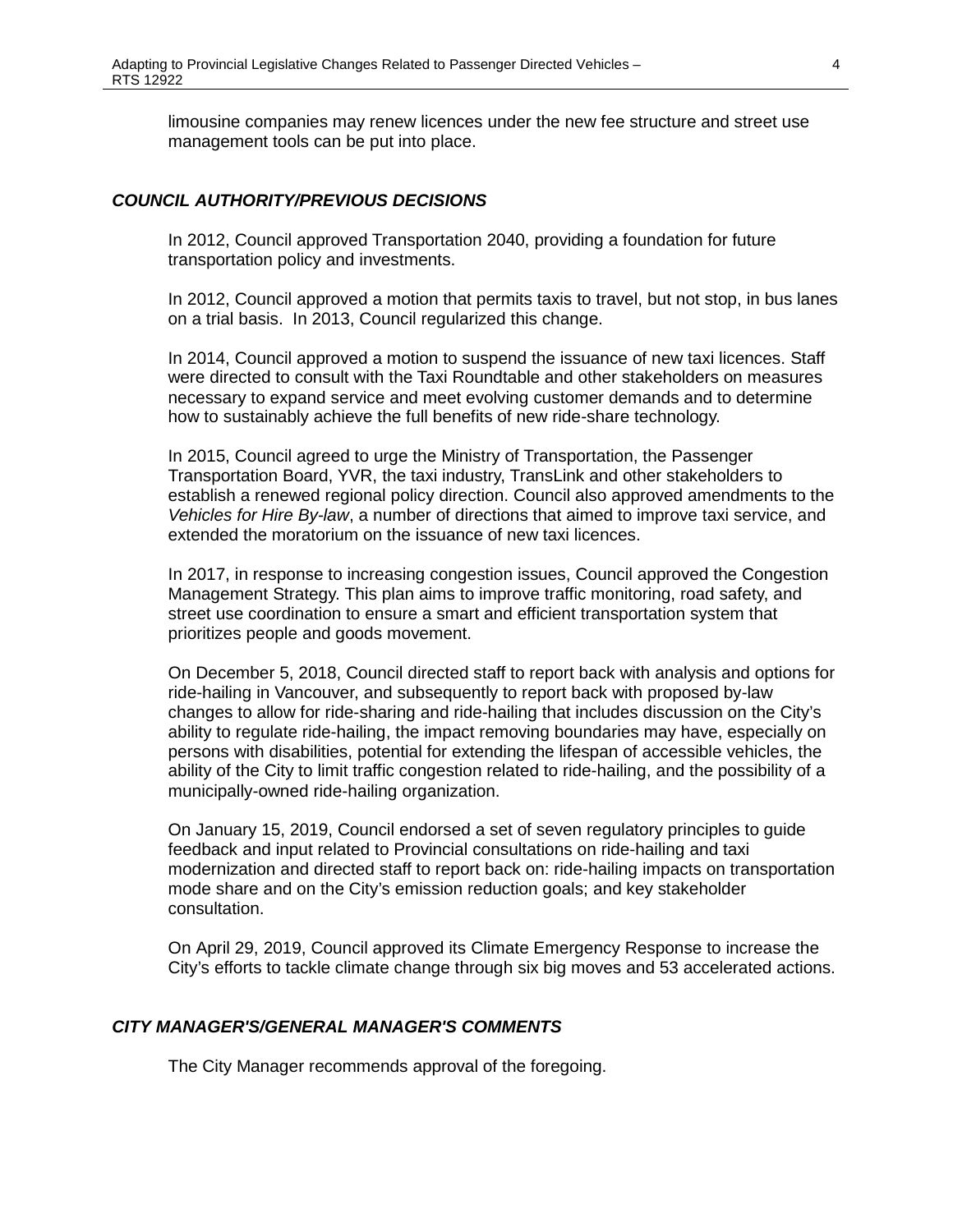## *REPORT*

### *Background/Context*

Provincial legislation to enable ride-hailing in BC was introduced in November 2018 and came into force on September 16, 2019. Under this legislation, ride-hailing vehicles are "Passenger Directed Vehicles", a class of vehicle that also includes taxis and limousines. The companies that offer ride-hailing services are "Transportation Network Services" (TNSs).

The Province regulates Passenger Directed Vehicles through the *Passenger Transportation Act*, the *Motor Vehicle Act*, and the *Commercial Transportation Act*. Companies that operate passenger directed transportation services are licensed by the independent, provincially appointed BC Passenger Transportation Board. Municipalities may issue business licences to TNSs to operate only after they have been issued Provincial licences. The Passenger Transportation Board has been accepting applications from TNSs since September 3, 2019.

#### **Vancouver's Current Policy Directives related to Ride-Hailing**

The City has many policy goals and directives that are directly and indirectly related to the introduction of ride-hailing.

The Transportation 2040 plan establishes a modal hierarchy prioritizing walking, cycling and transit and sets targets towards achieving zero traffic related fatalities, and, by 2040, at least 2/3 of trips by walking, cycling and transit. Ride-hailing was not specifically considered as part of this plan; however, the Plan calls for working through the Taxi Roundtable to encourage the Ministry of Transportation and Infrastructure and Passenger Transportation Board to implement innovative service improvements. It also calls for support of alternative delivery mechanisms for paratransit services, including potential increased use of taxis, to lower per-ride costs, improve reliability, and reduce booking times.

On January 15, 2019, Council endorsed a set of seven regulatory principles relating to ride- hailing to guide feedback and input to Provincial consultations on ride-hailing and taxi modernization. They are summarized below and in Appendix G:

- 1. **Are regionally coordinated** and operate effectively with Metro Vancouver to achieve net positive sustainable transport goals for both the city and region.
- 2. **Prioritize passenger and public safety,** companies, drivers and vehicles meet minimum safety standards, and be held accountable for meeting them. Effective enforcement mechanisms and sufficient resources should be in place to ensure compliance.
- 3. **Enhance mobility**, complementing transit and active travel, advancing shared mobility and contributing to an efficient and safe transportation system.
- 4. **Enhance accessibility,** contributing to a system that maintains or exceeds standards for accessibility and ensures sufficient availability and maintenance of accessible vehicles.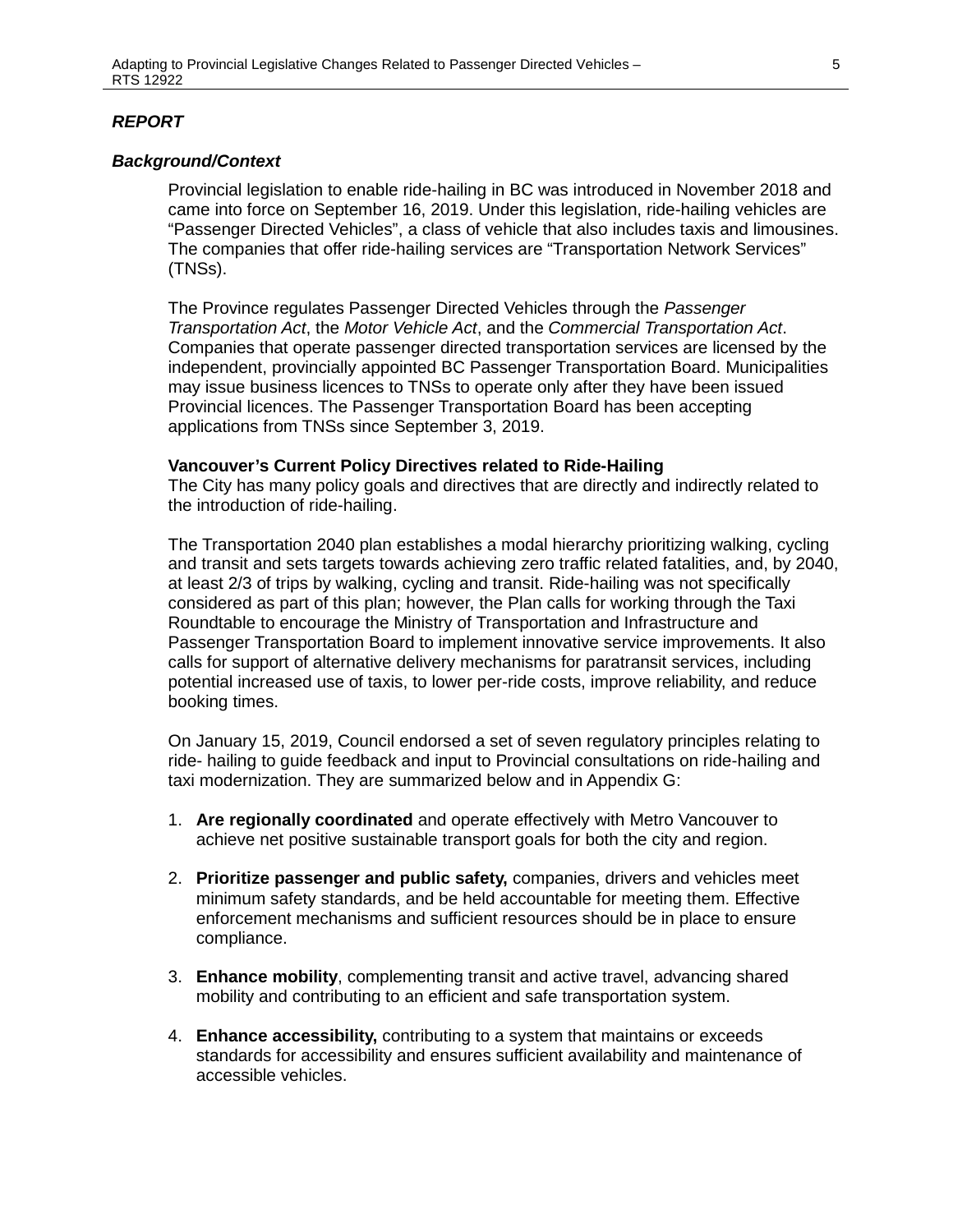- 5. **Reduce carbon emissions** through company programs and targets that encourage drivers to use hybrid or zero emission vehicles. The City request of the Province to retain the ability to regulate new TNS or PDV licences, in particular if they are not hybrid or zero emission vehicles, in order to meet the City's established and emerging carbon reduction goals.
- 6. **Are economically viable** for passenger directed vehicle services drivers and business owners, including the opportunity for drivers to earn a living wage.
- 7. **Provide affordable ride services** as part of an enhanced mobility framework.

In April 2019, Council approved its Climate Emergency Response report. The intent of this report is to increase the City's climate actions in order to limit global warming to 1.5°C, which is the guiding target in the Paris Agreement. Big moves and accelerated actions of this report relevant to ride-hailing include:

- Big Move #2, which is to accelerate the existing sustainable transportation target by 10 years, so that by 2030, two-thirds of trips in Vancouver will be by active transportation and transit;
- Big Move #3, which calls for 50% of the kilometres driven on Vancouver's roads to be by zero emission vehicles by 2030;
- Accelerated action 8c, Supporting transportation pricing that would curtail emissions and support zero emission mobility; and,
- Accelerated action 9b, which proposes to update curbside management and enforcement to encourage efficient use of street space and transition to zero emission vehicles.

# **Recent Updates to Provincial Legislation on Ride-hailing and Passenger Directed Vehicles**

Changes to the *Vancouver Charter* that came into effect on September 16, 2019 have significantly reduced the role and authority of the City of Vancouver in regulating Passenger Directed Vehicles and TNSs. Key changes are the removal of municipal authority to regulate fleet size and operational boundaries, and vehicle conditions such as maximum age, accessible features or emission standards. The Province sets the requirements for criminal and driver record checks for all drivers, and the issuance of Chauffeur's Permits. It also regulates vehicle identifiers. Table 1 shows the division of authority.

In July 2019, Provincial regulations on ride-hailing were released, including the requirement for a Class 4 driver's licence. Staff participated in the Provincial consultation process that developed these regulations with a written submission to the Select Standing Committee on Crown Corporations public hearing on ride-hailing using the Council-approved ride-hailing principles as a guide. In August 2019, the Passenger Transportation Board announced its regulations on fleet size and operational boundaries for TNS vehicles and taxis.

Municipalities have retained regulatory authority to issue business licences and to regulate street use. However, municipalities cannot restrict or prohibit a provincially licensed TNS or PDV from operating. For example, the City cannot require TNSs to operate accessible or zero/low emission Passenger Directed Vehicles.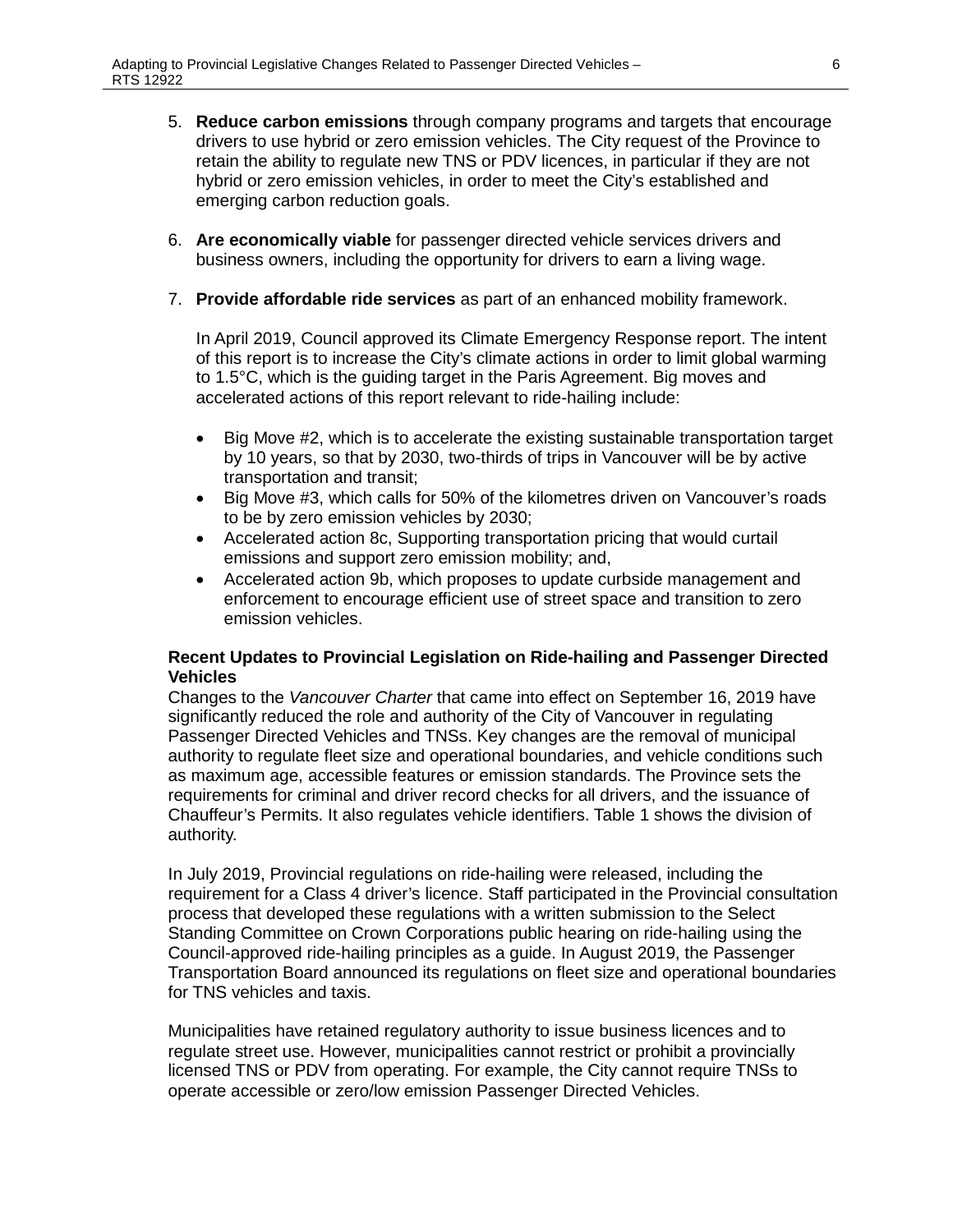|    | ga.a.v. <i>j</i> aav. <i>j</i> v. v. . aoovgo.<br><b>Regulatory condition</b><br>(per Passenger Transportation Act and<br><b>Regulations)</b> | <b>Province</b> | <b>City</b><br><b>Current</b><br>authority | <b>City</b><br>Remaining<br><b>Authority</b> |
|----|-----------------------------------------------------------------------------------------------------------------------------------------------|-----------------|--------------------------------------------|----------------------------------------------|
| 1. | Vehicles - number operating in Vancouver                                                                                                      |                 |                                            | X                                            |
| 2. | Vehicles - service area/operating boundary                                                                                                    |                 |                                            | X                                            |
| 3. | Vehicle - standards such as age, accessibility,<br>and emissions                                                                              |                 |                                            | X                                            |
| 4. | Vehicle - standards safety and inspection<br>requirement; vehicle identification                                                              |                 |                                            | X                                            |
| 5. | Driver - chauffeur permit requirements<br>including criminal and driving record checks                                                        |                 |                                            | X                                            |
| 6. | Fare rates                                                                                                                                    | ✓               | X                                          | X                                            |
| 7. | Licence companies and vehicles                                                                                                                | ✓               |                                            | $\checkmark$                                 |
| 8. | Manage street use and traffic                                                                                                                 | X               |                                            |                                              |

**Table 1 Regulatory authority over Passenger Directed Vehicles**

\*Municipal business licence requirements cannot restrict a Provincially licensed company or vehicle from operating in the City.

| requirements by company type | Table 1. Provincial Regulations and Passenger Transportation Board (PTB) conditions and |  |  |
|------------------------------|-----------------------------------------------------------------------------------------|--|--|
|                              |                                                                                         |  |  |

|                                  | <b>TNS</b>                                      | Taxi                                       | Limousine                                        |
|----------------------------------|-------------------------------------------------|--------------------------------------------|--------------------------------------------------|
| <b>Fleet Size</b>                | No limit                                        | Limit determined by<br>PTB                 | Limit determined by<br><b>PTB</b>                |
| Operational<br><b>Boundaries</b> | Regional Boundaries*                            | Municipal                                  | Determined by PTB<br>on per application<br>basis |
| <b>Driver Licence</b>            | BC Issued, Class 4                              | BC Issued, Class 4                         | BC Issued, Class 4                               |
| Vehicle<br>Requirements          | Maximum age 10<br>years                         | No age requirement                         | No age requirement                               |
|                                  | No requirement for<br>accessible vehicles       | Additions to fleet<br>must be low emission | No requirement for<br>accessible vehicles        |
|                                  | No requirement for<br>zero emission<br>vehicles |                                            | No requirement for<br>low emission<br>vehicles   |

*\*5 Regions. Region 1 includes Metro Vancouver, Fraser Valley and Squamish – Lillooet.* 

A more comprehensive summary of Provincial and Passenger Transportation Board legislation and regulations can be found in Appendix H.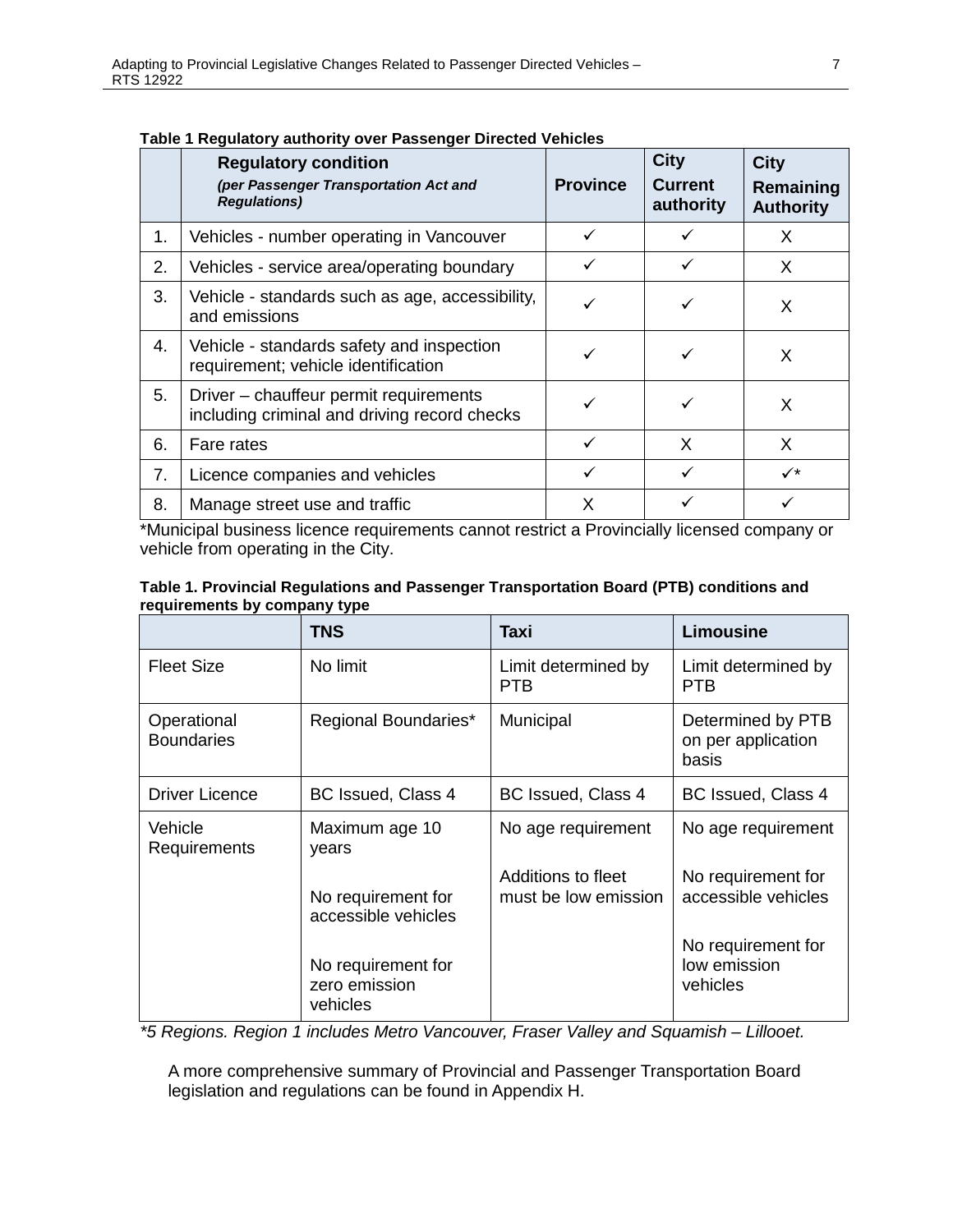The Province will be enforcing compliance with provincial regulations and licence conditions. Field investigations will be carried out by the Commercial Vehicle Safety and Enforcement (CVSE) Branch; the Registrar of the Passenger Transportation Branch is authorized to investigate and audit companies for issues including compliance with licence conditions and public safety. At this time, it is unclear how many provincial enforcement staff will be assigned to address potential issues in Vancouver.

#### *Strategic Analysis*

Staff have conducted a review of the Provincial and Passenger Transportation Board legislation and regulations to determine how they align with City policies, objectives and ride-hailing principles. Further, staff have assessed the City's ability to regulate the industry with respect to these priorities given the new legislative framework.

Key findings from this review are:

**Regional Coordination** – The regional operating boundaries set for TNS companies align with goals for regional coordination. There are five operating boundary regions; a TNS company applies to the Passenger Transportation Board for a licence to operate within one or many regions.

The City has authority to partner with other municipalities to coordinate licence conditions and pursue a regional business licensing approach through an intermunicipal business licence.

**Passenger safety – Passenger safety relating to driver background and criminal** record checks is the full responsibility of the Province. The Province has authority to set training and education requirements; it has signalled its intention to do so in the coming year, and to consult with municipalities.

The City may not regulate with regard to driver criminal record checks and may not issue chauffeur permits.

**Accessibility** – The need for accessible services have been considered by the Province through the introduction of a \$0.30/trip fee on non-accessible ride-hailing vehicles that will be collected to fund accessible transportation. The Province has not yet announced specific plans for this program, including whether any funds would be shared with municipalities or the region to support accessible transportation. There are no requirements for TNS companies to provide accessible vehicles within their fleet. Taxis can now use side-entry vehicles, a provision that allows owners more choice in purchasing and outfitting accessible vehicles.

Changes to the Vancouver Charter prohibit the City from setting vehicle requirements that would prohibit a Passenger Transportation Board authorized vehicle from operating in the city. The The City cannot impose requirements that mandate that accessible vehicles be provided as this could be easily construed as a regulation that would prohibit a TNS company from operating. Furthermore, the Passenger Transportation Board currently has no requirement for TNS companies to accessible vehicles. There will no longer be a maximum age for taxis, meaning that existing wheelchair accessible vehicles may remain in operation for longer.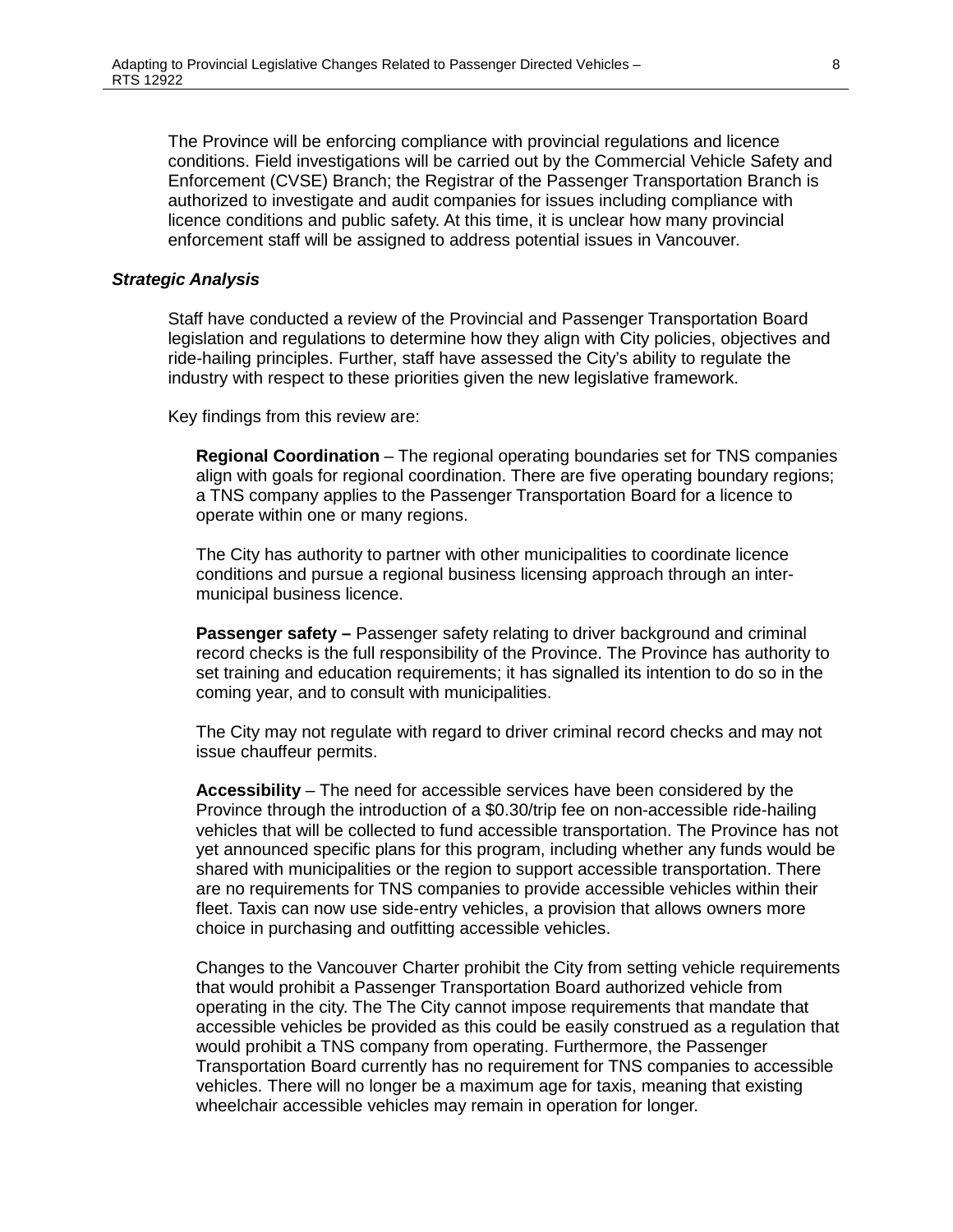**Enhanced Mobility** – The Province has made no provisions to actively manage congestion related to the introduction of ride-hail vehicles. TNS companies may operate an unlimited number of vehicles under a company licence in any region where they are provincially licensed.

The Province requires monthly, historical data submissions from TNS and taxi companies. Data will include information such as drop off and pick up locations, vehicle licence information, driver shift duration and frequency. A complete list of Provincial data requirements is in Appendix I. The Province has indicated they will use data to monitor impacts and in consideration of setting fleet sizes in the future.

At this time the Province has indicated that they intend to share data with municipalities; however, they have not announced how, if or when this will occur.

**Reduced Carbon Emissions** - There are no provisions to promote zero or low emission vehicles for TNSs.

Changes to the *Vancouver Charter* prohibit the City from setting vehicle requirements that would prohibit a Passenger Transportation Board authorized vehicle from operating in the city. The City cannot impose requirements that mandate that zero emission vehicles be provided as this could be easily construed as a regulation that would prohibit a TNS company from operating. Furthermore, the Passenger Transportation Board currently has no requirement for TNS companies to provide zero emission vehicles.

**Economic Viability and Affordability** - The Passenger Transportation Board will continue to consider economic conditions in the Passenger Directed Vehicle industry as part of its company application and licensing process. The Province has full authority to set fare rates and structures, for all Passenger Directed Vehicles including taxis, limousines and ride-hail vehicles.

In light of the above findings, staff recommend a number of key measures and actions to continue to regulate Vehicles for Hire, within the limited authorities retained by the City. The recommendations are limited to on-street management through street and traffic bylaws and updates to business licensing. Further, because Provincial regulation prohibits the City from setting accessible and zero emission vehicle requirements, the recommendations have been constructed to incentivize these vehicles.

## **On-Street Management**

#### **Congestion Management Pricing**

Vancouver is one of the last major North American municipalities without ride-hailing and much has been learned from other municipalities that have experienced growth in this service. Ride-hailing can offer an alternative to private vehicle trips, increasing transportation options for late night workers and for those planning to consume alcohol. Ride-hailing can also complement rapid transit as a first/last mile travel option and provide flexible employment for full and part-time workers.

These on-demand travel options also create challenges to the transportation system. In many major cities, ride-hailing is showing to increase congestion with more cars on the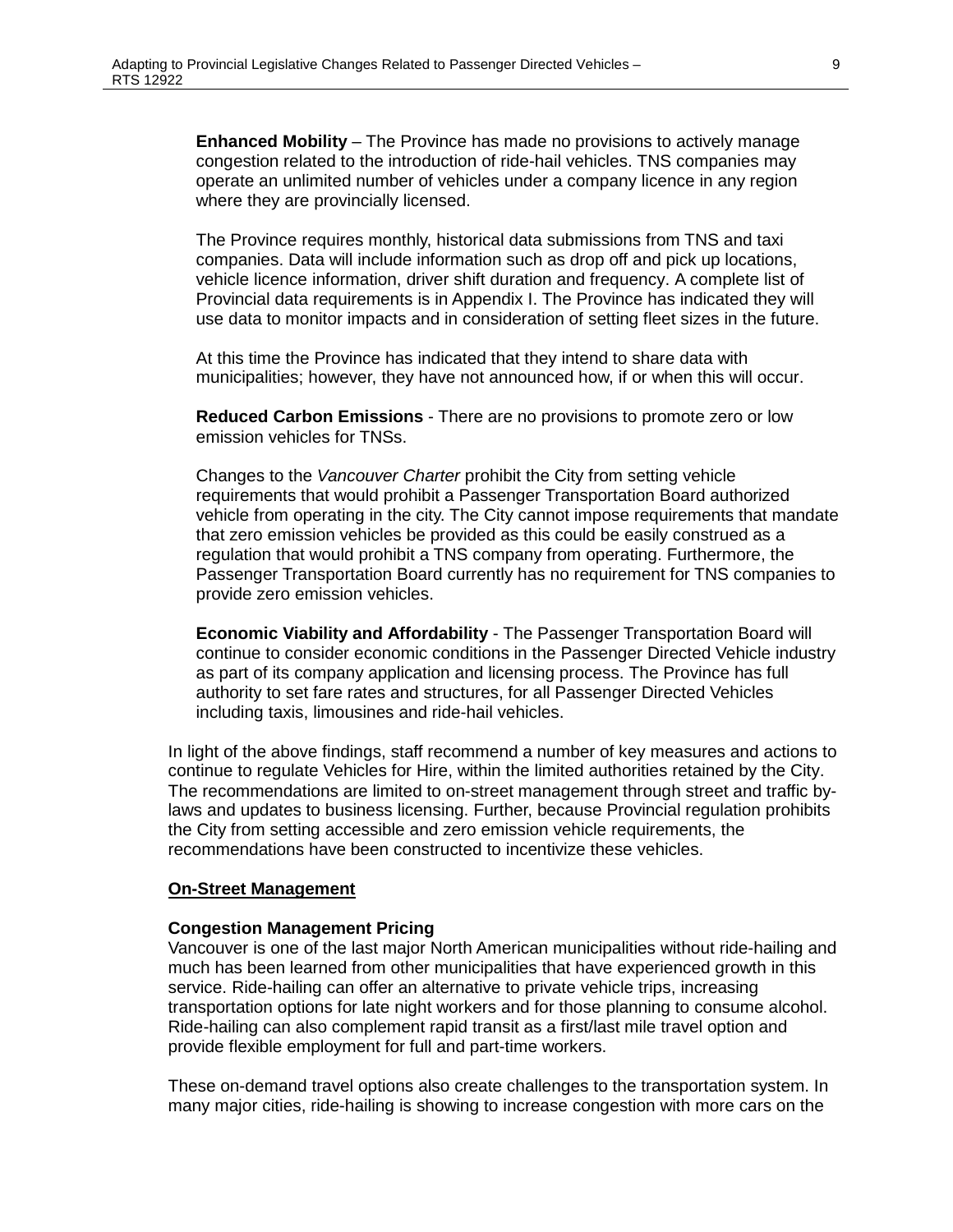road, deadheading trips and illegal stopping activity, most often in urban areas with the highest access to transit and active travel. Cities are also reporting declining transit ridership and that ride-hailing may be replacing walking, cycling and transit trips. These outcomes are in direct contradiction with the City's Climate Emergency Response and Congestion Management Strategy goals.

To mitigate these potential impacts, staff recommend the implementation of a congestion management fee based upon curbside access. This is consistent with the City's ridehailing enhanced mobility principle which called for the ability for road user charges to be used to manage mobility outcomes and Climate Emergency Response accelerated action 8 C: Transportation Pricing to curtail vehicle emissions and support zero emissions mobility.

Ride-hailing trips tend to be concentrated in high density urban centres adding to existing traffic and competing with transit service. Accordingly, it is anticipated that Vancouver's Metro Core, which has the highest population and employment density in the region, will likely experience the highest ride-hailing pressures.



Today, congestion within the Metro Core is already prevalent, even without the additional pressure of ride-hailing. This congestion does vary by time of day, however, and typically occurs between 7 AM and 7 PM. During this same time period, the Metro Core also has the best transit access in the region and the best conditions for walking and cycling are present.

In light of the above, staff recommend requiring ride-hailing companies to purchase a Congestion and Curbside Management Permit (CCMP) to allow the vehicles operated under their licence to access any curb side for pick-up or drop-off within the Metro Core between 7 AM and 7 PM to temper the demand for vehicle-based transportation during this already congested window. An added advantage to focusing on this daytime window is that the City is not adding any additional cost barriers to ride-hailing activity that serves late night demand. During late night periods, many individuals may rely on these services to avoid impaired driving or to avoid situations on the transportation network which they believe to be unsafe.

Given that this is a new system in Vancouver, staff recommend keeping the initial CCMP cost low. Additionally, to incentivize zero emission vehicles and more wheelchair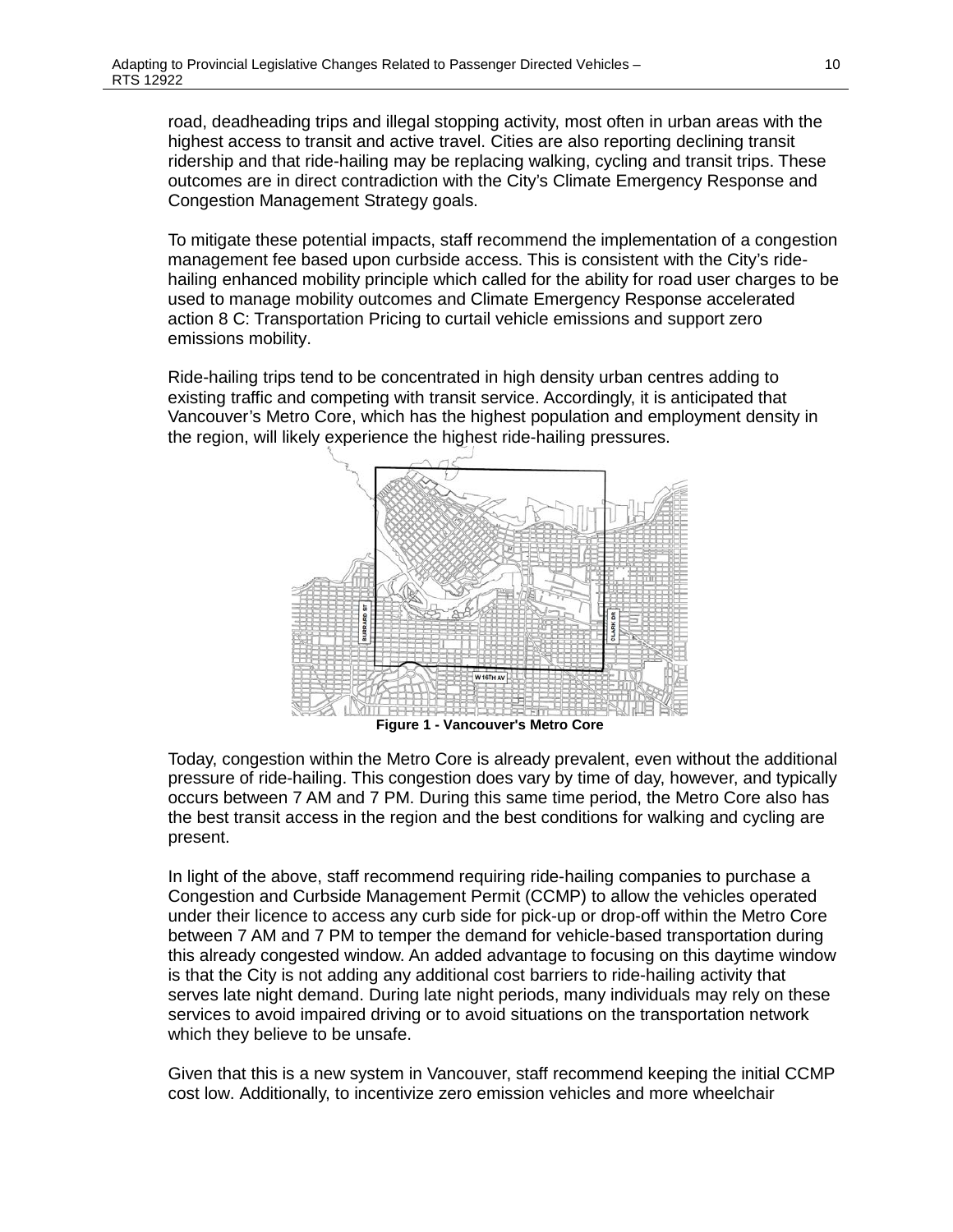accessible vehicles, staff recommend providing 50% and 100% discounts, respectively. As ride-hailing becomes more established in Vancouver, staff will monitor to determine if this fee should be raised or lowered based upon ride-hailing's measured impact to Vancouver's roadways. To assist in this review, staff recommend requiring data to be supplied as part of the business licence.

If approved by Council, permit fees will be paid directly by the ride-hailing companies post-event. It is expected that the ride-hailing companies will incorporate the fee directly into their mobile applications. Staff will also use on-street observations to audit fees submitted to the City. In the event of significant discrepancies, the City has the ability to enforce for non-compliance.

At this time, the CCMP is only recommended to be required for ride-hailing vehicles since, as of the time of this report, taxis are still limited by boundaries and caps instituted by the Passenger Transportation Board. Should these boundaries and caps change in the future, the applicability of the CCMP to taxis will require re-evaluation.

A summary of the CCMP for ride-hailing vehicles can be found in Table 3 below.

| Area in effect   | Metro Core (See Figure 1)                                                        |
|------------------|----------------------------------------------------------------------------------|
| Hours in effect  | Every day, 7 AM to 7 PM                                                          |
| Cost             | \$0.30/passenger pick-up<br>\$0.30/passenger drop-off                            |
| <b>Discounts</b> | 50% discount for zero emission vehicles<br>100% discount for accessible vehicles |

**Table 2. Summary of Congestion and Curbside Management Permit for Ride-Hailing Vehicles**

In order to facilitate the CCMP, amendments to the Street and Traffic By-law No. 2849 are required as outlined in Appendix A.

To allow time for the ride-hailing industry to prepare for the introduction of CCMP fees, it is recommended that they do not come into effect until January 6, 2020.

Using field observations as well as the data provided by companies operating passenger directed vehicles, staff will evaluate the impact of taxis and ride-hailing vehicles on Vancouver's transportation network. Depending on the results of this evaluation, the CCMP can either be lowered or increased through a future by-law amendment by Council.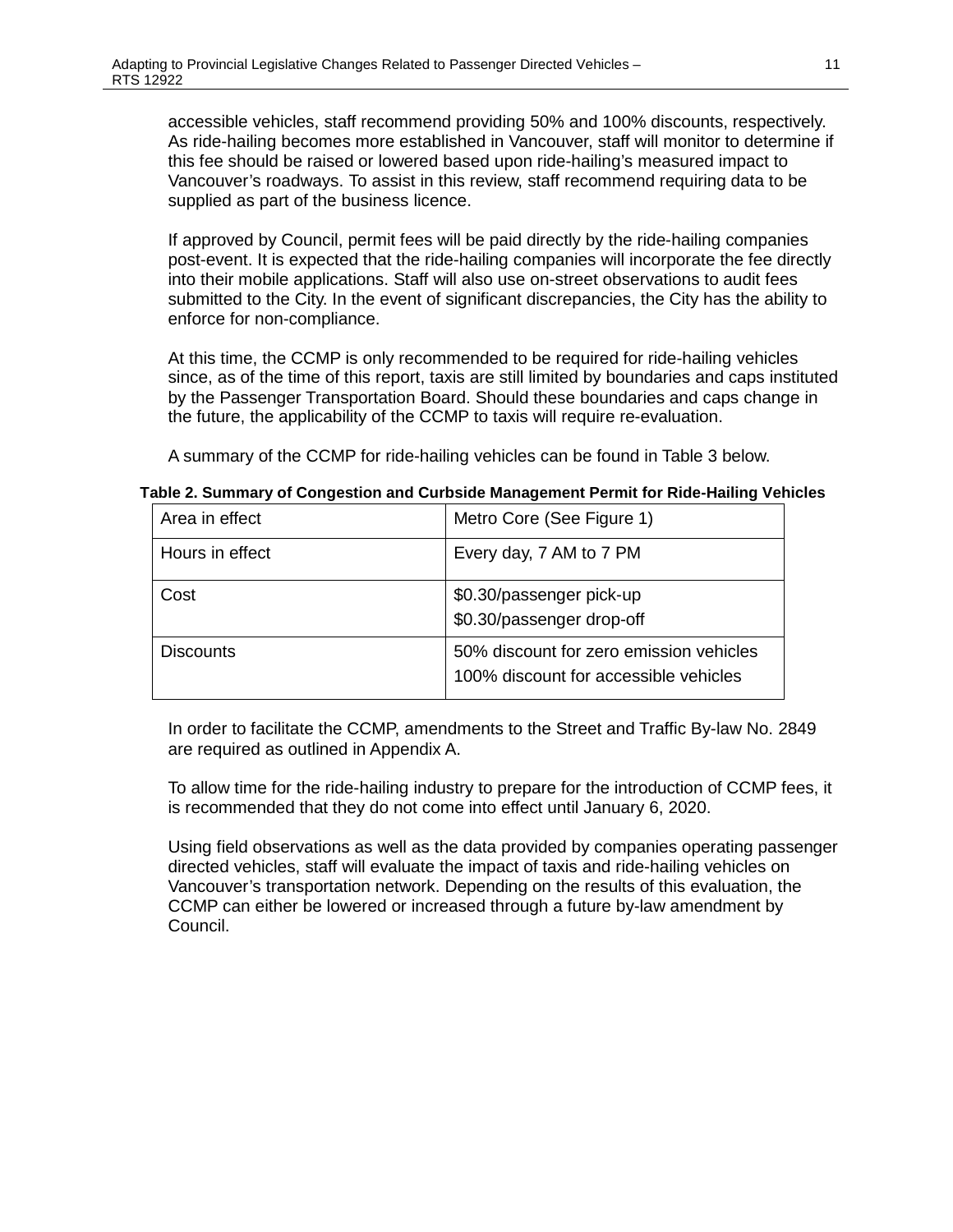## **Additional On-Street Management Measures**

In addition to the CCMP, staff have identified a number of other on-street management tools to address ride-hailing. To facilitate these additional on-street management measures, amendments to the Parking Meter By-Law 2952, Granville Mall By-Law No. 9978, Street and Traffic By-Law No. 2849 as outlined in Appendices D, E, and A:

#### **Passenger Zones**

Passenger zones, dedicated on-street spaces that can be used for pick-up and drop-off, are allocated within the city under the authority delegated to the City Engineer. Typically, these zones are allocated adjacent to theatres, hotels, transit stations, and some restaurants that offer valet services. There are approximately 270 passenger zones within the city of Vancouver today with 200 of these located in the Metro Core. With the introduction of ride-hailing, pick-up and drop-off activity is expected to increase. To promote safe pick-up drop-off activity, staff intend on installing approximately 30 additional passenger zones by the end of 2019. On an on-going basis, staff will install passenger zones within the city based upon requests, observations, and data provided by ride-hailing and taxi companies.

Similar to taxis today ride-hailing vehicles will be allowed to stop in metered spaces for up to two minutes, while actively picking up or dropping off passengers.

#### **Optimize pick up and drop off activity in high demand areas through geofencing**

Geofencing is a virtual perimeter that is incorporated into ride-hailing apps that restrict where pick-up activity can occur. Geofencing is commonly used in airports, transit stations, during major events and other high activity locations. Staff plan on working with ride-hailing companies and other stakeholders to increase safety and reduce congestion using this tool. It should be noted that as the City Engineer is authorized to limit where classes of vehicles may stop on City Streets. Accordingly, passenger directed vehicles that contravene street stopping regulations set by the City Engineer may be subject to fines.

Many high demand locations already experience competition and congestion from taxis, limos, tour buses and shuttle buses include Canada Place and cruise ship terminals, the Granville Entertainment District, Stadium district, and special events zones (fireworks, marathons, etc.).

#### **Taxi Stands and Taxis in Bus Lanes**

On Vancouver streets, taxi travel is supported by taxi stands and access to transit priority lanes. Currently, there are 110 designated taxi stands in the city and, supported by a 2013 Council motion, taxis are allowed to travel, but not stop in transit priority lanes (with the exception of accessible taxis). Bus speed and reliability is a key priority for moving people in our region.

Staff recommend that taxi stands remain for taxi access only, given their unique operational ability to pick up street hails as well as pick up on a first-come/first-served basis. Designating respite or staging areas for ride-hailing vehicles will be considered based upon a balance of operational requirements of ride-hailing vehicles and other curbside uses.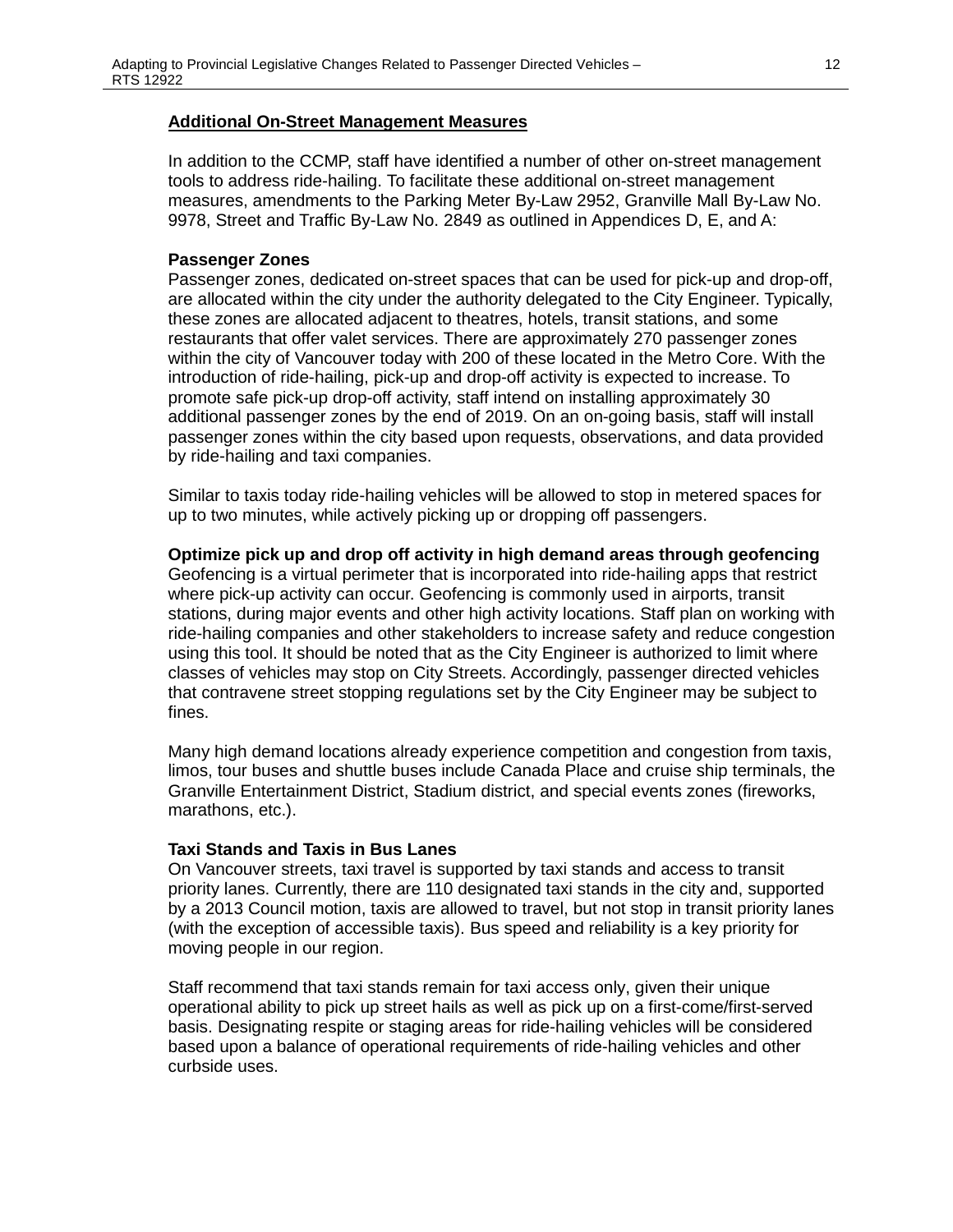Buses make up the majority of transit trips and bus ridership has seen significant growth in recent years. Much of that growth has occurred within the city of Vancouver. However, those same bus journeys have been experiencing increasing delays and unreliability due to growing congestion on the road network; 80% of bus routes across the region are slower today than they were in 2014. TransLink has stated that they believe allowing taxis in bus lanes adds delay and risk to bus reliability for critical portions of the transit network and has requested that the City of Vancouver restrict their access. Staff will continue to work with TransLink to collect further data on this matter prior to making a final recommendation.

In light of the above, staff recommend that ride-hail vehicles be restricted from operating in transit lanes and that taxis maintain access under existing parameters. Staff will continue to work with TransLink to further review and collect data that determines if taxis operating in bus lanes impact bus speed and reliability.

An additional consideration that the City may need to take into account when looking at taxi stands or taxis in bus lanes, is the potential ability for existing taxi companies that are authorized outside of Vancouver obtaining authorization to operate as a ride-hailing vehicle within Region 1, which includes Vancouver. In this case, there may be vehicles that look like taxis, but are not operating as such. To date, there have been no applications to the Passenger Transportation Board of this nature, so it is unclear as to how this would look in practice.

## **Licensing Passenger Directed Vehicles and Companies**

## **Licensing in Canadian Cities**

Ride-hailing is regulated in a number of Canadian municipalities including Toronto, Calgary, Edmonton, Regina, and Winnipeg. Business licensing structure and regulations vary among cities, as does the degree of provincial verses municipal oversight and regulatory authority (Appendix J). British Columbia is unique in the extent of regulatory authority assumed by the Province. British Columbia and Alberta are the only provinces to require drivers of all PDVs to hold a commercial driver's licence (Class 4).

## **Current Licensing and Regulation in Vancouver**

To date, companies, vehicles and drivers of Passenger Directed Vehicles have been licensed and regulated under the City's *Vehicles for Hire By-law*. Licensing has included issuance of a City-owned licence plate, annual renewal decals, and vehicle inspections (semi-annual taxi meter testing for compliance with provincially mandated fare rates).

Many existing licence requirements must now be removed from City by-laws to align with the new Provincial regulations. These include all requirements that duplicate or are contrary to Provincial legislation. Removal of these requirements will benefit taxi and limousine operators; for example, they will no longer have to submit to City inspections and meter testing.

## **Recommended Licensing and Regulation**

Staff recommend a consistent licensing regime for taxi, limo and TNS companies. Staff recommend that each company that operates PDVs in Vancouver requires a business licence, and must provide information to the City regarding each PDV that operates (pick-ups, drop-offs) in Vancouver.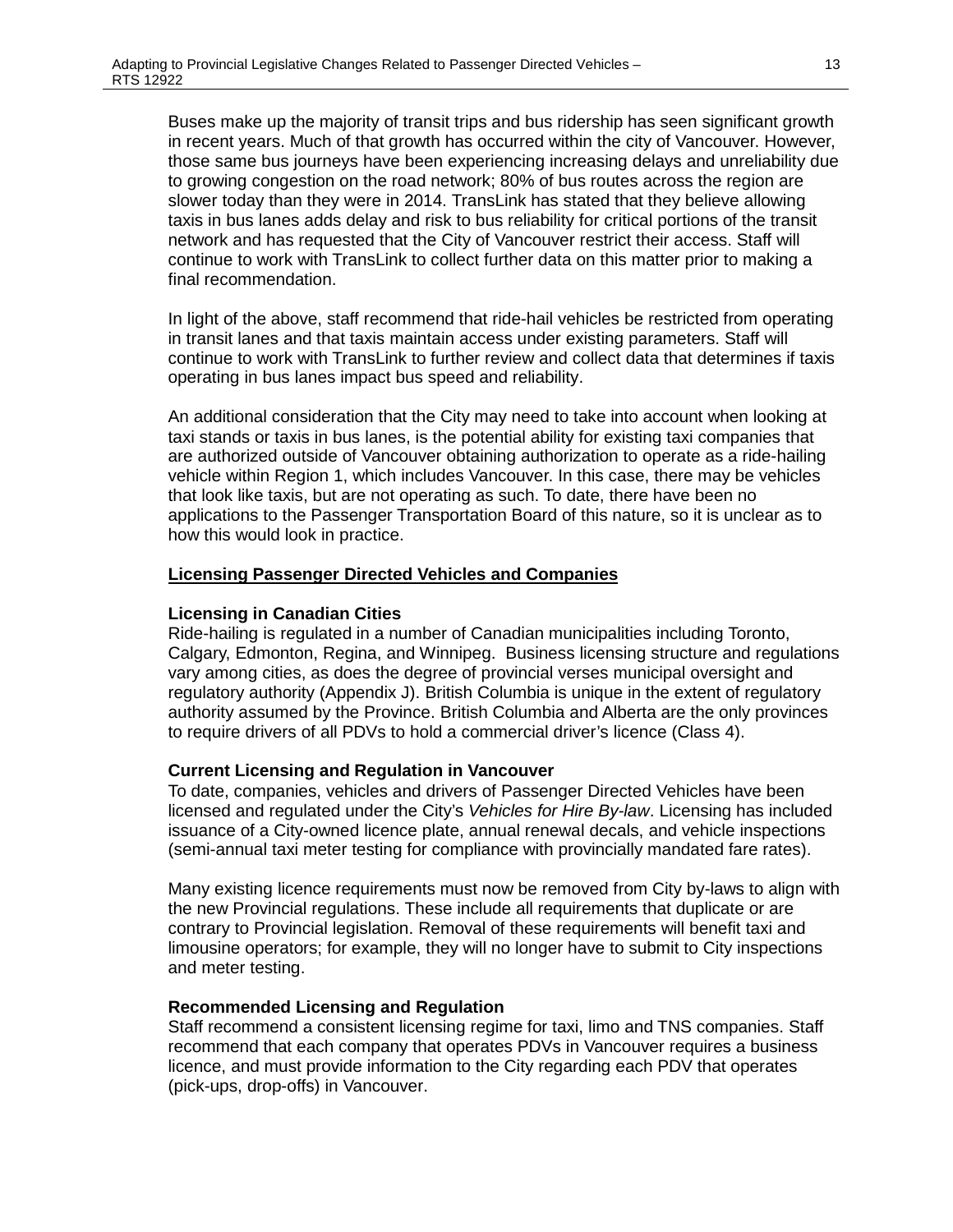#### *Licence Conditions*

Business licence conditions for TNS, taxi and limousine companies will require trip and vehicle data to be provided to the City on a monthly basis. The data requested will be consistent with the data these companies must provide to the Province. The data will be used to audit for compliance with vehicle registration, monitor and evaluate the impact of the expanded Passenger Directed Vehicle industry; to audit the Congestion and Curbside Management Permit; and for transportation planning. Although the Province is requiring data from taxi and ride-hailing companies, at this time it is unable to provide assurance of municipal access.

Companies will be responsible for ensuring that vehicles operating under their Passenger Transportation Board licence comply with all municipal by-laws including compliance with the proposed Congestion and Curbside Management Fee. The City will support companies in educating their drivers, to ensure they are aware of the City's curbside regulations related to pick up and drop off, and other street use restrictions.

A company licensed by the Passenger Transportation Board to operate in Region 1 would not require a City licence if it does not plan to operate vehicles for pick up and drop off in Vancouver but only in other Region 1 municipalities. Similarly, a company licensed in Vancouver only needs to report on vehicles that will be conducting pickup and drop off in Vancouver.

#### *Licence Fee*

Companies will pay an annual licence fee of \$155 and an annual per vehicle fee of \$100. Licence fees will be prorated, similar to all other business licence fees. These fees are intentionally set low to not excessively restrict a local or small TNS operator from entering the Vancouver market. The fees are also set at the same level across the industry to reflect Council's desire for a level playing field.

To incentivize vehicles that align with City priorities, there will be no annual fee for wheelchair accessible and zero emission vehicles.

Taxi and limousine companies will realize a significant reduction in fees under the new licensing structure: from \$616 per taxi and \$235 per limousine to \$100 per vehicle.

The full cost of managing the expanded Passenger Directed Vehicle industry is as yet unknown. Anticipated costs include administration, data management, review and audit of company data; on-going industry monitoring, and policy refinement in partnership with other municipalities and the Province.

#### *Regional Coordination of Licensing*

Because the Passenger Transportation Board has set regional operating boundaries for ride-hailing companies and some limousine companies, companies could be required to obtain licences from each municipality in which they choose to conduct passenger drop off or pick up activity. Staff are working with Metro Vancouver municipalities and TransLink to advance a regionally coordinated licensing approach. The goal is to establish an Inter-municipal Business Licence (IMBL) so that companies could obtain one business licence to operate throughout the region, with common conditions such as data submission requirements, vehicle registration and vehicle identification (trade dress). At the time of this report, Staff are aware of four jurisdictions within Passenger Transportation Board's Region 1 that may be bringing forward licencing frameworks for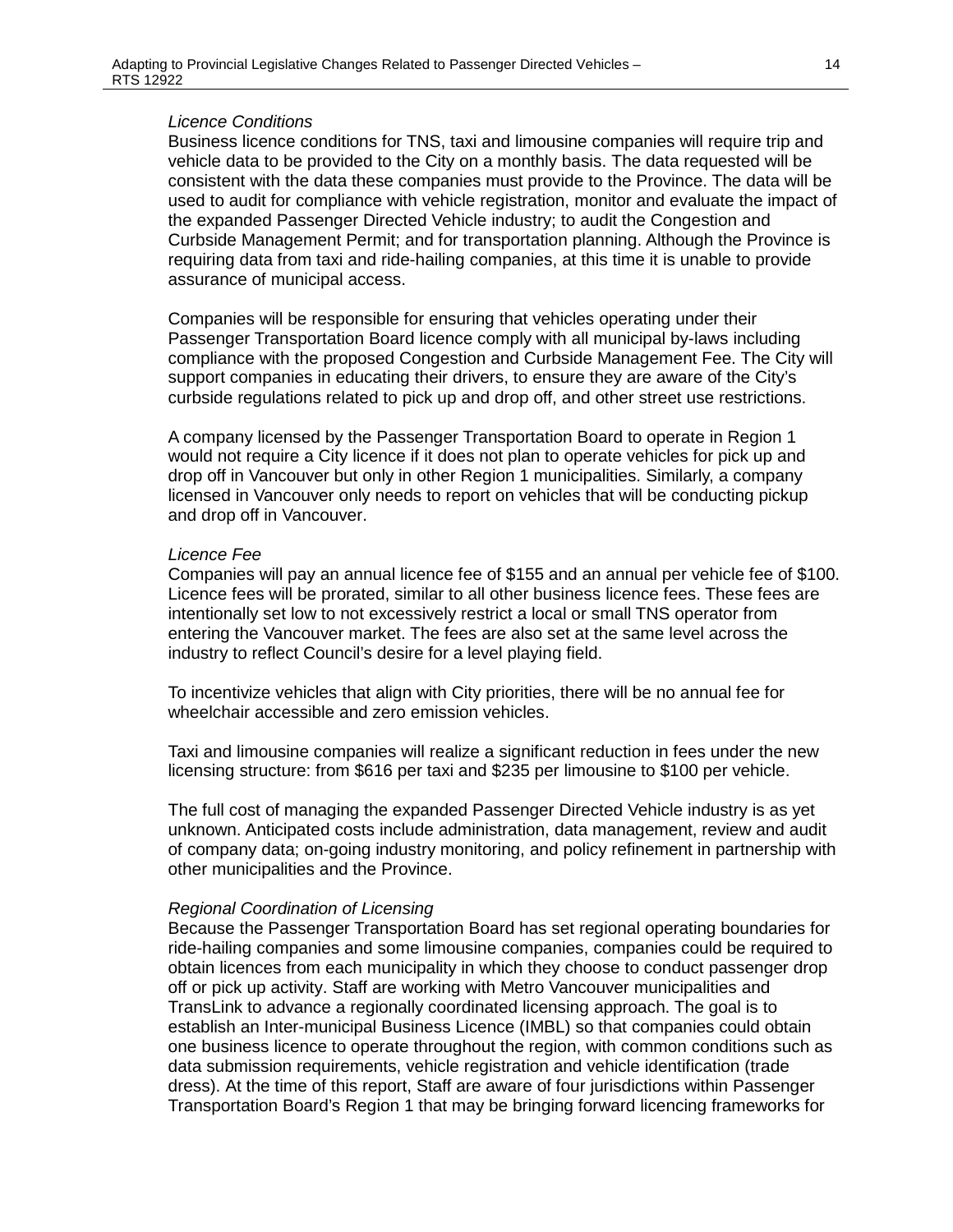TNSs before the end of 2019: the University of British Columbia, Vancouver International Airport (YVR), the City of Richmond, and the North Shore (City of West Vancouver, City of North Vancouver and District of North Vancouver through their existing inter-municipal business licence program).

# *Enforcement of Licence Conditions*

Staff will work with companies to ensure compliance with street use and licence by-laws. The City has a number of tools to pursue by-law compliance. This can include Licensing Orders, fines for violation of licence conditions, including fines for operating without having an appropriate business licence, of up to \$1,000 a day. Further, enforcement action can include suspensions of the business licence and prosecution for those that do not come into compliance with the City's by-laws and regulations.

The proposed changes to City regulation of Passenger Directed Vehicles require amendments to the City's *Vehicles for Hire By-law No.6066* and *Licence By-law No.4450*. Draft amendments are in Appendices B and C.

Licence fees for all Vehicles for Hire are adjusted annually for inflation. As this report recommends amendments taxi and limousine fees, staff are bringing forward the recommendation for annual inflationary fee increases as well. The draft *Vehicles for Hire By-law* includes a recommended annual inflationary fee increase of 2.6% for all Vehicles for Hire. This increase is consistent with the annual inflationary fee increase of 2.6 % approved by Council on September 11, 2019, for all business Licence and Animal Services fees.

# **Municipally Owned and Operated Ride-hailing**

Council directed staff (December 5, 2018) to report back on the possibility of a municipally-owned ride-hailing organization. There is considerable private interest in operating TNSs, and non-profit organizations are eligible to apply to the Passenger Transportation Board. There is also significant uncertainty about the role and performance of TNSs as part of the Passenger Directed Vehicles industry. While it is within City authority to operate businesses, staff do not recommend operating a municipally owned ride-hailing company at this time.

## **Next Steps**

As ride-hailing is a new transportation service in Vancouver, there will likely be many lessons learned after its introduction. Furthermore, the ride-hailing industry is also known for being exceptionally dynamic and fluid in the types of services it offers. Consequently, the manner in which the City responds to ride-hailing must continue to evolve to ensure that its goals and objectives continue to be met.

Staff have identified a number actions to ensure that the City continues to work towards its goals and objectives:

## **Continued Work with the Province**

As the Province controls most of the key regulatory levers that determine how passenger directed vehicles operate, staff will continue to work with the Province to further the City's ride-hailing principles. In particular, staff will look to identify further ways to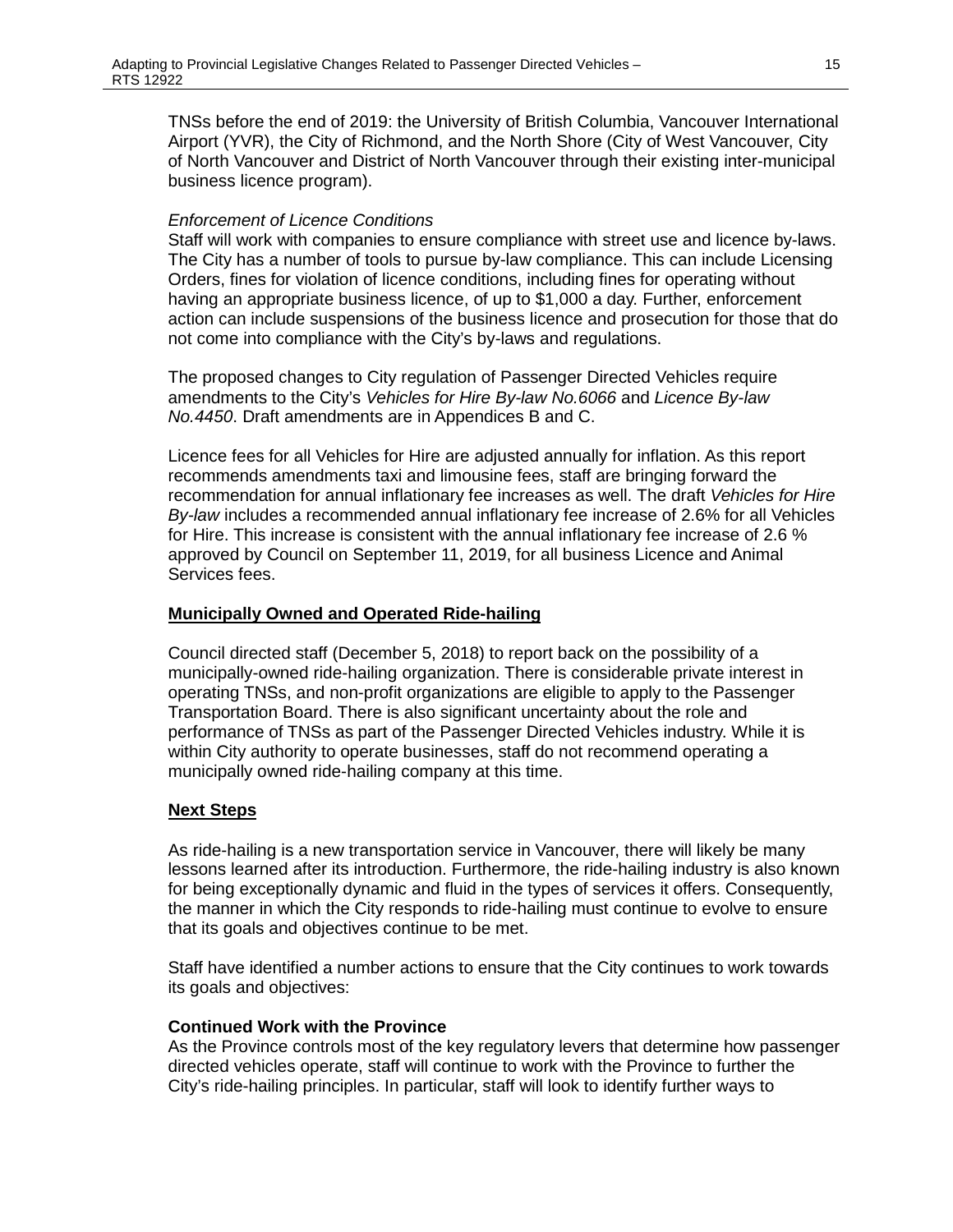incentivize an increased number of accessible and zero-emission passenger directed vehicles.

Furthermore, the *Passenger Transportation Act* requires a Provincial review to assess impacts and effectiveness of the ride-hailing legislation on or before January 1, 2022. Staff will pursue opportunities to contribute to this review.

#### **Regional Coordination**

Staff have been participating in TransLink and Provincial lead regional working groups and the Regional Transportation Advisory Committee (RTAC) to advance local and regional goals. To help with regional coordination, the creation of an inter-municipal business licence (IMBL), which would be a replacement for the City's business licence, would ensure that the City's as well as the region's concerns relating to passenger directed vehicles are met and provide a simplified regulatory environment for ridehailing, taxi, and limousine companies to operate.

Staff recommend that the City work with our regional partners and TransLink to develop an IMBL to regulate these operators.

## **Adjustments to On-Street Management**

Staff routinely make adjustments to City streets, such as through changes to parking or traffic regulations, to manage on-street operational issues. Using the street management tools identified in this report, such as geofencing and the introduction of passenger zones, staff will encompass the management of ride-hailing vehicles into this practice. In particular, staff will focus on working with key interest groups to implement safety and traffic congestion measures in high activity areas such as stadiums, Canada Place, and the Granville Entertainment District.

#### **Monitoring**

Using the data provided by the company, staff will continue to monitor impacts of ridehailing on streets at city block level and wider transportation trends. Staff will also incorporate ride-hailing related questions in to the transportation panel survey. This will help inform adjustments to on-street management and transportation planning efforts.

## *Public/Civic Agency Input*

Staff held two rounds of consultation meetings, in July and August 2019. Attendees included the taxi industry, Transportation Network Services companies, Vancouver Port Authority, Vancouver Tourism Association, Vancouver Board of Trade, and Business Improvement Associations. At the first meetings staff learned about key stakeholder priorities for ride-hailing and taxi regulation. In the second round of meetings staff shared the proposed framework for licensing and street use regulation for feedback and consideration. The full list of stakeholders is shown in Appendix K.

Staff also presented to the City of Vancouver People with Disabilities Advisory Committee and the Transportation Advisory Committee. The Transportation Advisory Committee has put forward a motion for council consideration; see Appendix L.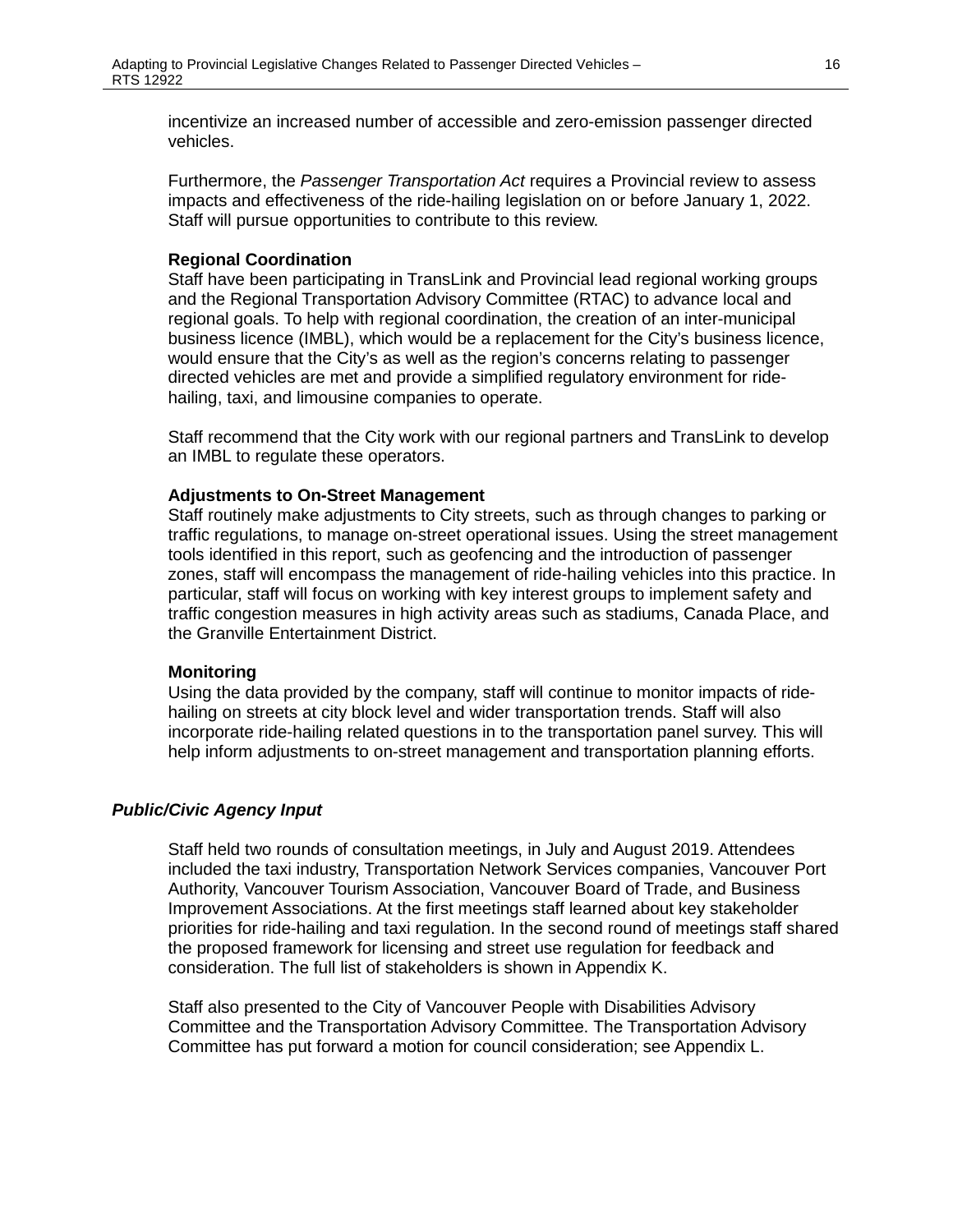## *Implications/Related Issues/Risk*

# *Financial*

There are two forms of revenue described in this report. The revenue generated from the licensing framework for taxi's, limousines, and ride-hailing companies as well as the revenue generated from the congestion and curbside management permit for ride-hailing vehicles.

1. Licensing: \$155 company business license, plus \$100 per vehicle fee with a 100% discount (\$0) for accessible and zero emission vehicles (electric and hydrogen fuel cell).

The revenue generated from the new licensing framework for taxi, limousine and ride-hailing companies will be largely dependent on the number of companies and PDV's that operate in Vancouver upon receipt of their PTB licence and as such revenue generated from the introduction of the new licensing framework is uncertain. Overall, the City expects to see a net loss from taxi and limousine licensing of approximately \$500,000; however, our estimates based on the uptake in other Cities suggests we will make up that loss under the new licensing framework and be revenue neutral.

2. Curbside management permit for ride-hailing vehicles: \$0.30/passenger pick-up, \$0.30/passenger drop off (daily 7 AM to 7 PM in the Metro Core) with a 50% discount for zero emission vehicles and 100% discount for accessible vehicles. Conservative estimates indicate this could generate between \$200,000 and \$400,000 in 2020.

One additional operations and data specialist at an approximate cost of \$100,000 per year will be required to process and analyze the data associated with taxis and ridehailing. In addition, staff estimate there will be a one-time start-up costs of approximately \$40,000. These costs will be funded from the incremental revenue generated from the curbside management permit for ride-hailing vehicles.

Revenues and costs will be built into the annual operating budget and monitored closely.

## *CONCLUSION*

Ride-hailing has been enabled in BC under the Provincial *Passenger Transportation Act*. As an addition to existing Passenger Directed Vehicle services (taxis and limousines) in Vancouver, ride-hailing will offer increased options for travellers. Under Provincial regulation, the City's ability to regulate ride-hailing is limited to business licences and the ability to regulate street and traffic.

To avoid or mitigate potentially negative outcomes that have been observed with ridehailing in other jurisdictions, staff are recommending a Congestion and Curbside Management Permit fee be applied to ride-hailing trips that occur inside the Metro Core between 7 AM and 7 PM. Additionally, staff recommend instituting more passenger zones on street to facilitate safe pick-up and drop-off activity as well as working with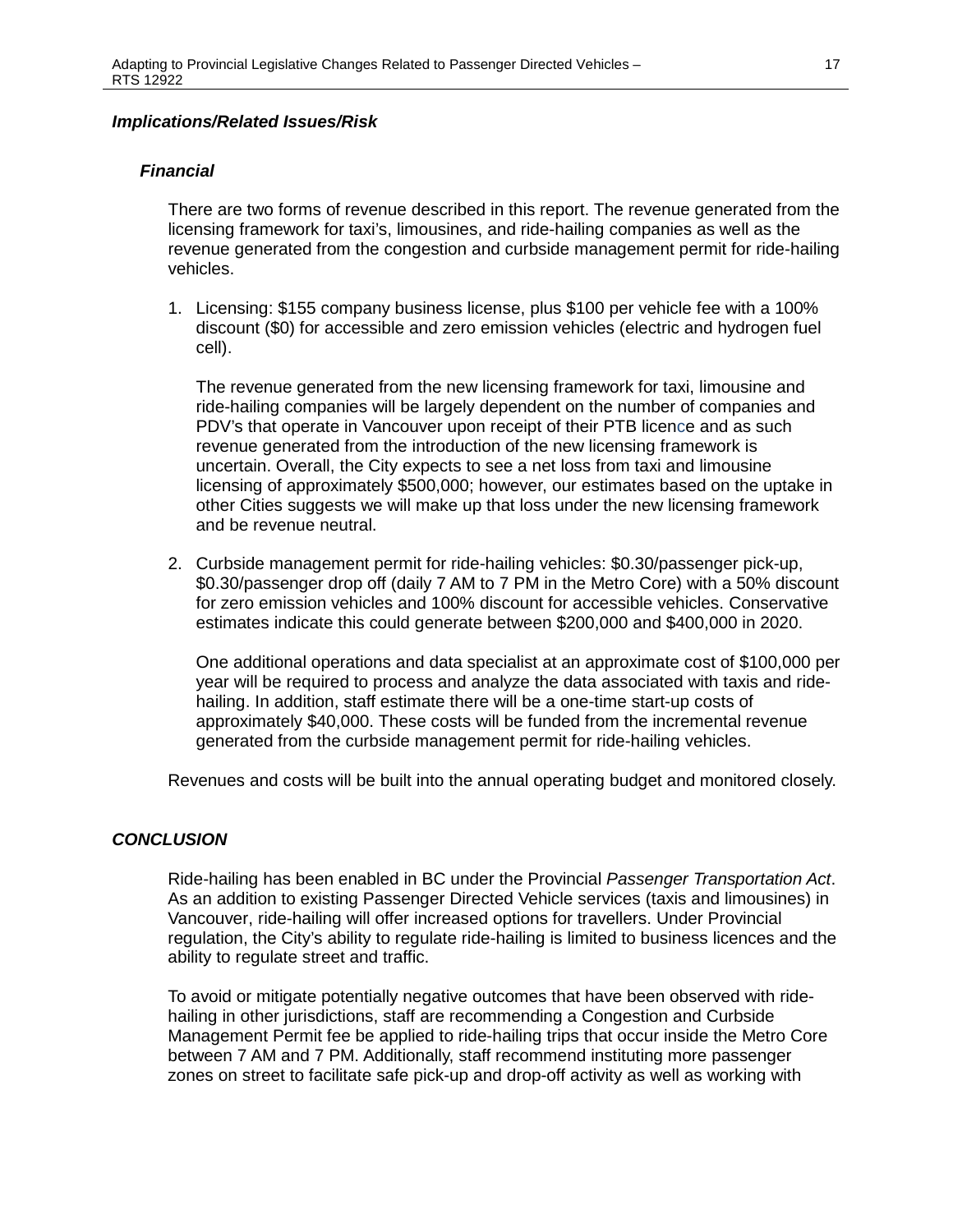companies to direct passenger to safe pick up and drop off areas in their respective apps.

For business licences, staff recommend a consistent licensing scheme for all ridehailing, taxi, and limousine companies to provide a level playing field. Companies would be licensed and each vehicle operating in Vancouver under their licence would be identified. A key condition of this licence is the requirement to submit monthly trip and vehicle data that would be used for monitoring traffic impacts, to audit the CCMP, and to support transportation planning efforts.

Staff also recommend that the City work with the Province, TransLink and other municipalities to coordinate licensing requirements and work toward an inter-municipal business licence for ride-hailing companies and limousine companies; these companies are authorized by the Passenger Transportation Board to operate within regional rather than municipal boundaries.

To support the policies and actions outlined in this report, it is recommended that amendments to the Licence By-law, the Vehicles for Hire By-law, the Parking Meter Bylaw, and the Granville Mall By-law be enacted and brought into force and effect immediately so that ride-hailing companies may be licensed to operate, taxi and limousine companies may renew licences under the new fee structure and street use management tools can be put into place. The Street and Traffic By-law will come into force and effect on January 6, 2020.

\* \* \* \* \*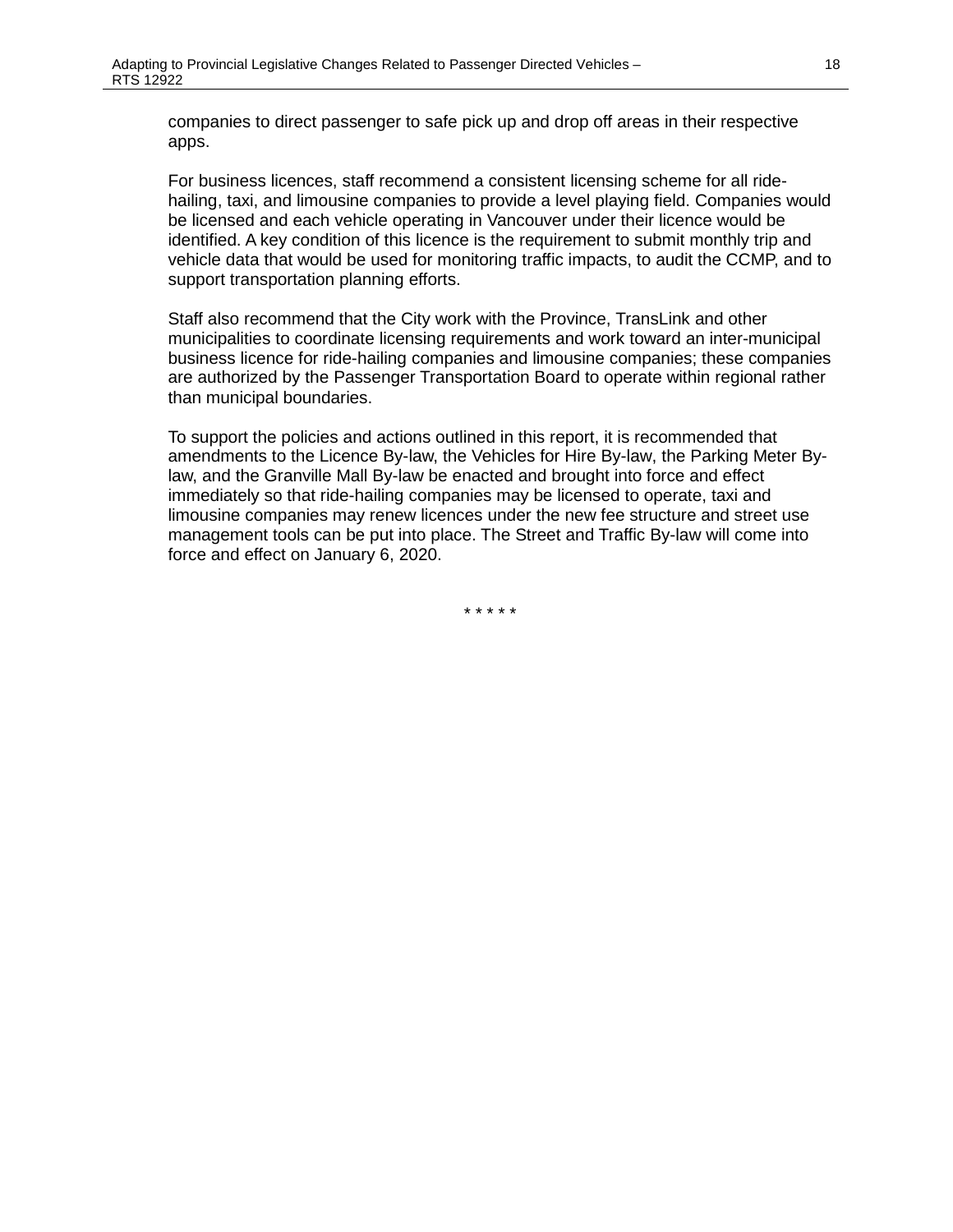# **DRAFT By-law to amend Street and Traffic By-law No. 2849 Regarding Transportation Network Services**

# *Note: A By-law will be prepared generally in accordance with the provisions listed below, subject to change and refinement prior to posting.*

- 1. This By-law amends the indicated provisions of the Street and Traffic By-law.
- 2. In section 3, Council adds the following definitions in the correct alphabetical order:
	- (a) **"Accessible Passenger Directed Vehicles"** has the same meaning as in the Passenger Transportation Act.";
	- (b) ""**Metro Core**" means area west of Clark Drive, north of 16th Avenue, east of Burrard Street, and south of Burrard Inlet."; and
	- (c) ""**Transportation Network Services**" has the same meaning as in the Passenger Transportation Act.".
- 3. In section 3, Council strikes out the definition of "Zero Emission Vehicle" and substitutes:

"**"Zero-emission Vehicle"** means a motor vehicle that is exclusively propelled by electricity or hydrogen from an external source, or a motor vehicle that has been approved by the City Engineer as a zero-emission vehicle.".

- 4. Council adds a new section 21.8 as follows:
	- "21.8 (1) Except for accessible passenger directed vehicles, a transportation network services provider must not cause, allow, or permit any passenger directed vehicles being operated under the license issued to them under the Passenger Transportation Act to stop to pick up or drop off any passengers on any city street within the Metro core between 7:00 a.m. and 7:00 p.m. unless they hold a valid congestion and curbside management permit, in which case the passenger directed vehicles may stop at any place where stopping is permitted within the Metro core between 7:00 a.m. and 7:00 p.m. for the purposes of picking up or dropping off passengers.
	- (2) The City Engineer may issue a congestion and curbside management permit to a transportation network services provider for a fee of \$0.15 per pick up or drop off within the Metro core between 7:00 a.m. and 7:00 p.m. for zero-emission vehicles, and \$0.30 per pick up or drop off within the Metro core between 7:00 a.m. and 7:00 p.m. for all other passenger directed vehicles, payable monthly at the end of each month in a manner satisfactory to the City Engineer.".

5. In section 23.6(b), Council strikes out ", being the area west of Clark Drive, north of 16th Avenue, east of Burrard Street, and south of Burrard Inlet".

6. In section 100, Council strikes out "and E" and substitutes ", E, F, G, and H".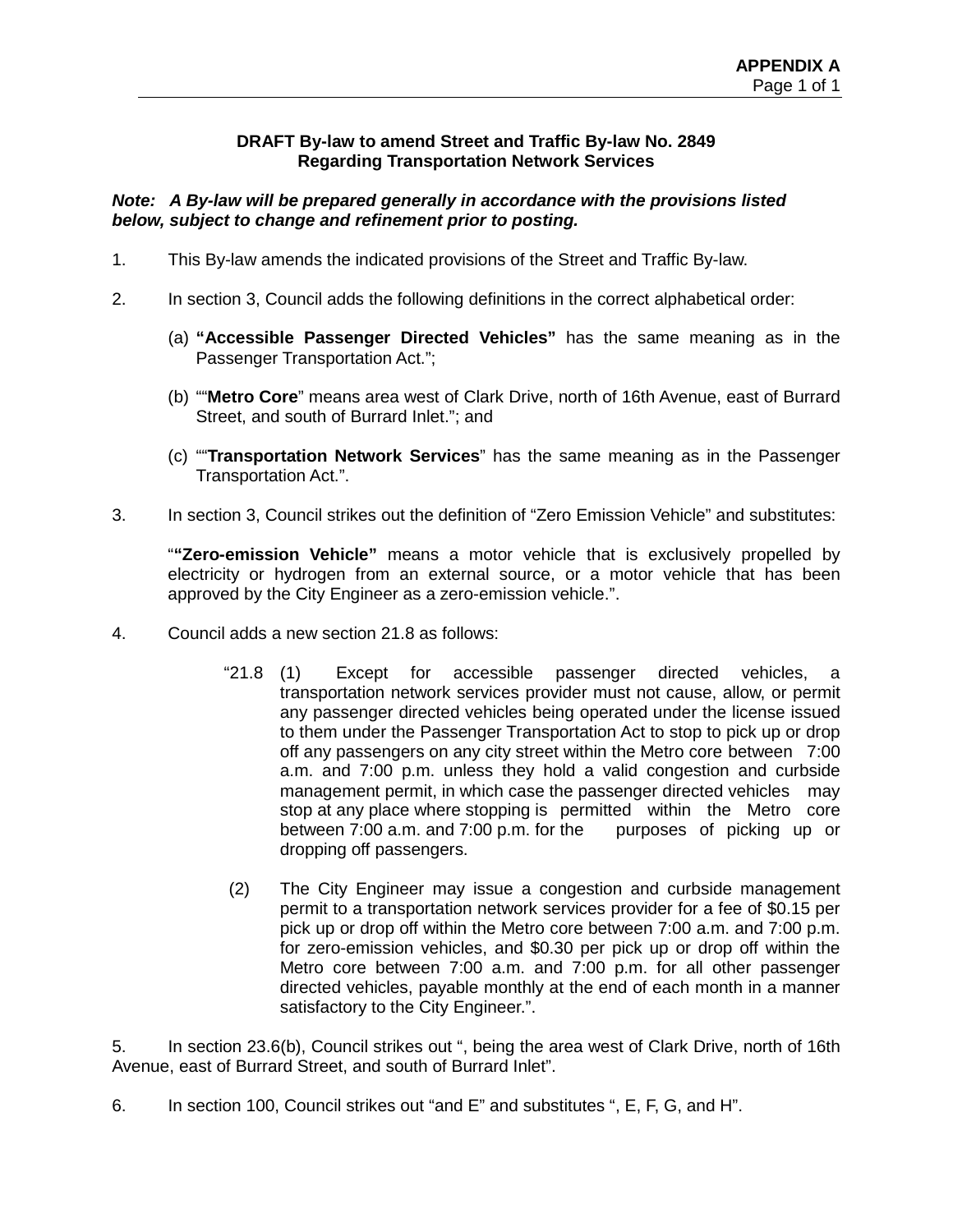# **DRAFT By-law to amend License By-law No. 4450 Regarding Passenger Directed Vehicles**

# *Note: A By-law will be prepared generally in accordance with the provisions listed below, subject to change and refinement prior to posting.*

- 1. This By-law amends the indicated provisions of the License By-law.
- 2. In section 2, Council adds the following definitions in the correct alphabetical order:
	- (a) ""Accessible Passenger Directed Vehicle" has the same meaning as in the Passenger Transportation Act.";
	- (b) ""Zero-Emission Vehicle" means a motor vehicle that is exclusively propelled by electricity or hydrogen from an external source, or a motor vehicle that has been approved by the City Engineer as a zero-emission vehicle.";
	- (c) ""Mobility Aid" has the same meaning as in the Passenger Transportation Act.";
	- (d) ""Passenger Directed Vehicles" means taxis, limousines, and vehicles operated under a license held by a transportation network service provider under the Passenger Transportation Act.";
	- (e) ""Transportation Network Services" has the same meaning as in the Passenger Transportation Act."; and
	- (f) ""Passenger Directed Vehicle Services" means a person carrying on the business of providing passenger directed vehicles.".
- 3. Council adds a new section 26.5 as follows:
	-

# " **PASSENGER DIRECTED VEHICLE SERVICES**

26.5 (1) The provisions of this section apply to all persons carrying on the business of providing passenger directed vehicle services.

(2) Every person providing passenger directed vehicle services must provide the Inspector with any information, including personal information, and data that the Inspector may require, including, without limitation, information and data respecting:

> (a) the passenger directed vehicles operating under the authority of that passenger directed vehicle services provider, including the license plate number of each vehicle, and the number of accessible passenger directed vehicles and zero emission vehicles;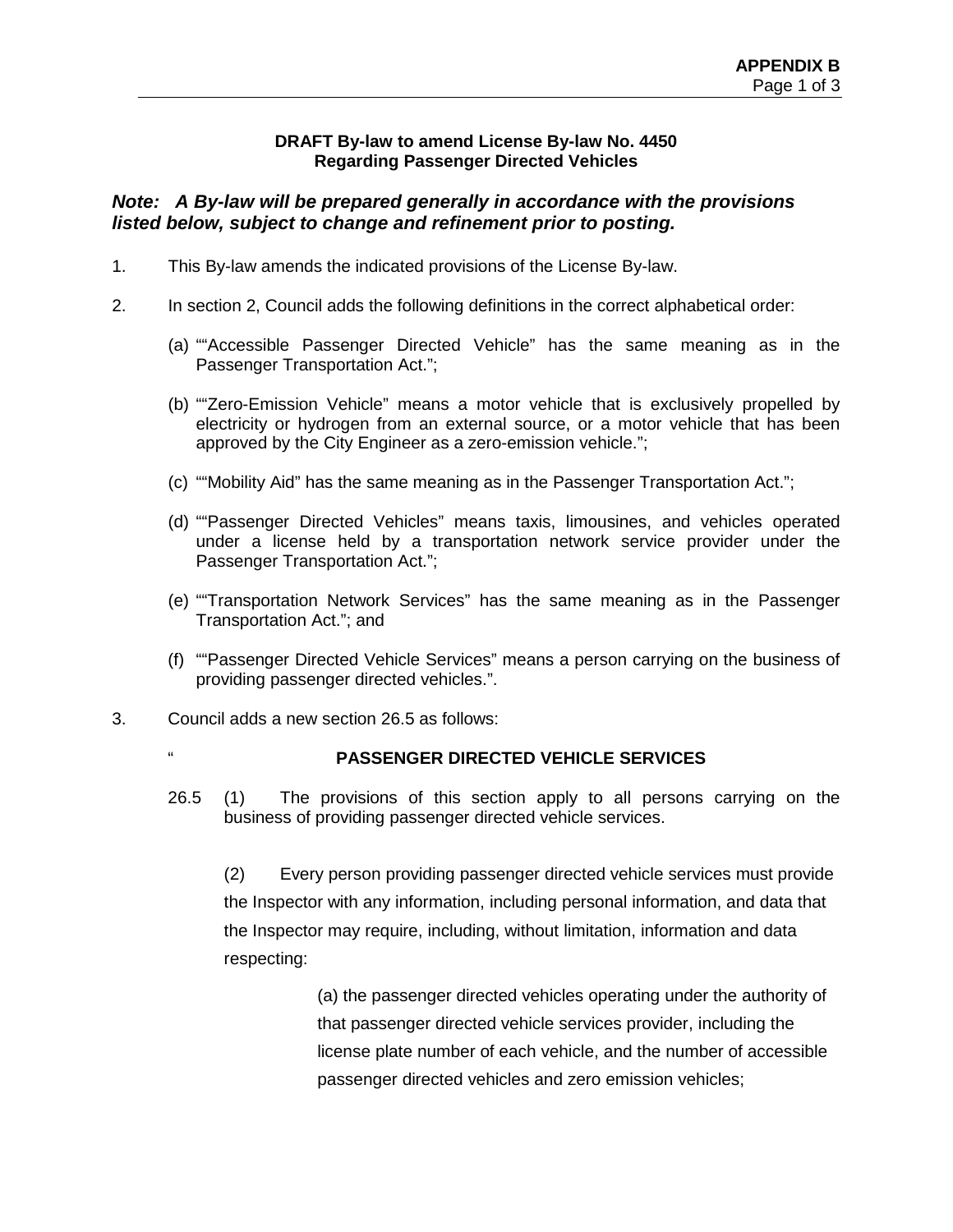(b) the availability of the passenger directed vehicles, at given points in time, for hailing by the methods as permitted under the Passenger Transportation Act; and

(c) trips taken by passengers transported in passenger directed vehicles, including:

> (i) pick-up times and locations in decimal degrees latitude and longitude,

(ii) drop-off times and locations in decimal degrees latitude and longitude,

(iii) trips taken by passengers in accessible passenger

directed vehicles and zero-emission vehicles, and

(iv) trips taken by passengers that included pick-ups or drop-

offs in the Metro core, as defined in the Street and Traffic Bylaw.

- (3) All information and data that the Inspector requires must be submitted on a monthly basis, within 5 business days of the end of each month.
- (4) If additional passenger directed vehicles begin operating under the authority of a passenger directed vehicle services provider after the annual license fee is paid, the passenger directed vehicle services provider shall:
	- (a) report the additional vehicles to the Inspector, indicating the total number of vehicles added, and the number of accessible passenger directed vehicles and zero-emission vehicles added, within 5 business days of the end of the month in which the vehicles were added; and
	- (b) shall pay the additional per vehicle fee set out in Schedule "A", pro-rated by dividing the applicable annual license fee for each vehicle by 12 and multiplying the resulting number by the number of whole or partial months remaining in that calendar year.
- (5) Every passenger directed vehicle services provider must ensure that the drivers of passenger directed vehicles operating under their authority comply with all City by-laws.".
- 4. In Schedule A, Council adds the following in the correct alphabetical order:

"Passenger Directed Vehicle Services Per annum, plus \$155.00

for each vehicle except for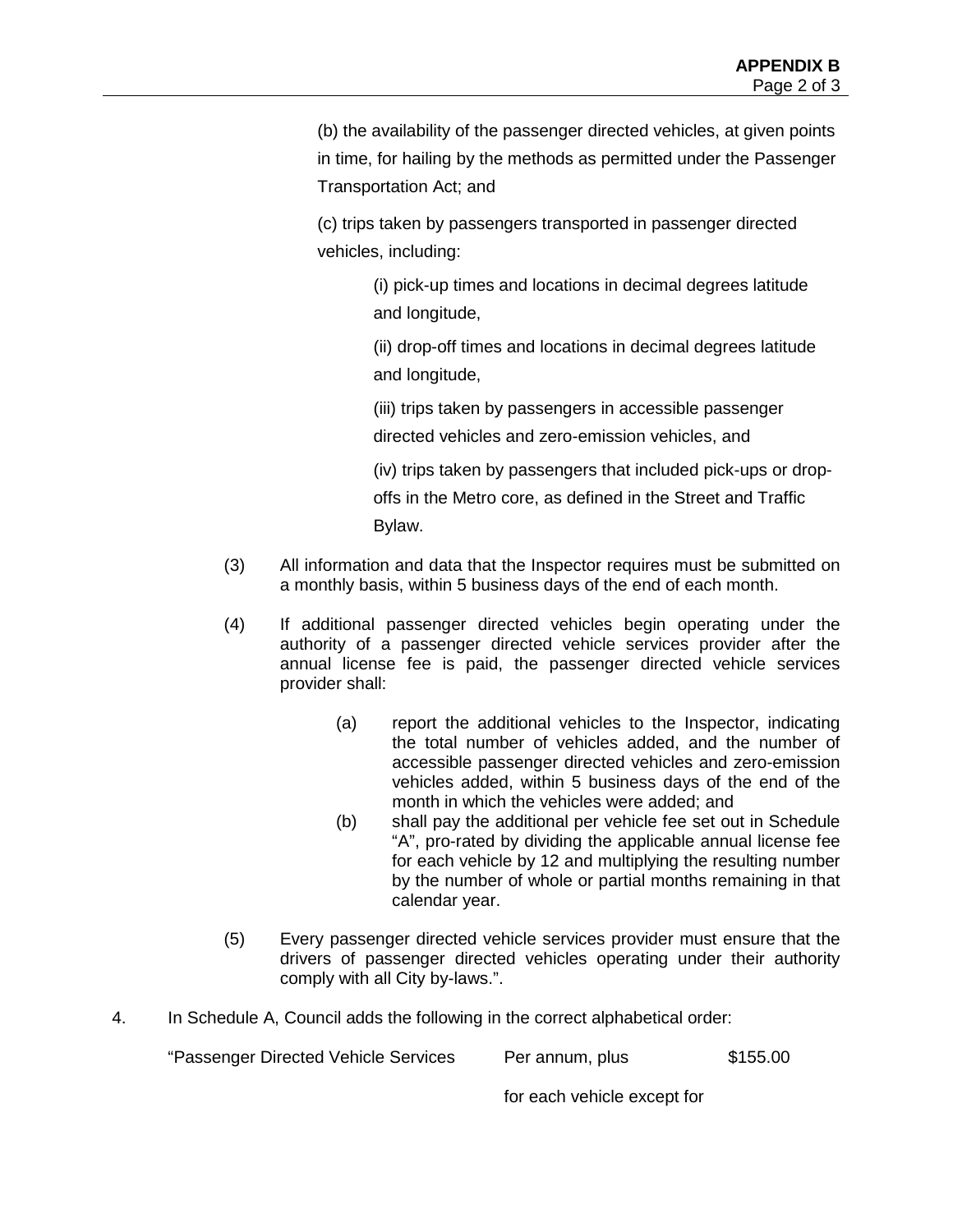accessible passenger directed vehicles and zero-emission vehicles \$100.00".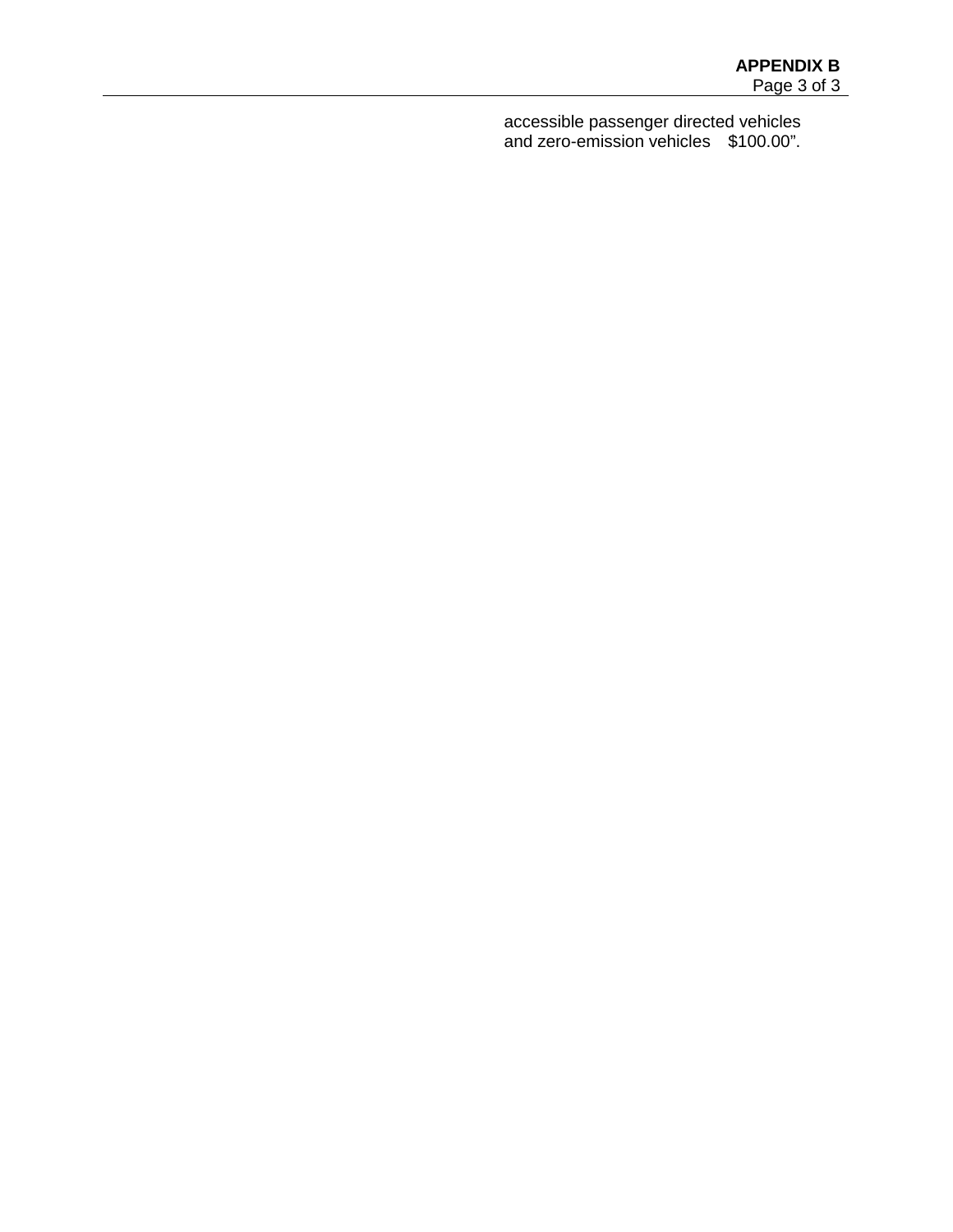# **DRAFT By-law to amend Vehicles for Hire By-law No. 6066 Regarding the Passenger Transportation Amendment Act and Inflationary Adjustment Fees for 2020**

# *Note: A By-law will be prepared generally in accordance with the provisions listed below, subject to change and refinement prior to posting.*

- 1. This By-law amends the indicated schedules of the Vehicles for Hire By-law.
- 2. In section 2, Council strikes out the following definitions:
	- (a) Chauffeur's Permit;
	- (b) Chauffeur's Permit (New Driver);
	- (c) Chauffeur's Permit (Graduated Driver);
	- (d) Limousine; and
	- (e) Taximeter.
- 3. In section 2, Council amends the Vehicle for Hire definition by:
	- (a) adding ", other than a passenger directed vehicle as defined in the License By-law," after "means a vehicle";
	- (b) striking out the following classifications:
		- a. Antique Limousine;
		- b. Bus Limousine;
		- c. Dual Taxicab;
		- d. Handicapped Cab;
		- e. Luxury Limousine;
		- f. Part-time Taxicab;
		- g. Sedan Limousine;
		- h. Sport Utility Limousine;
		- i. Stretch Limousine; and
		- j. Taxicab.
- 4. In section 4(b), Council strikes out "section 7(2)" and substitutes "section 6(2)".
- 5. Council:
	- (a) strikes out the following sections:
		- i. section 6,
		- ii. section 7A,
		- iii. section 11(5),
		- iv. section 13,
		- v. section 14,
		- vi. section 18,
	- vii. section 23,
	- viii. section 24, and
	- ix. section 25; and

(12)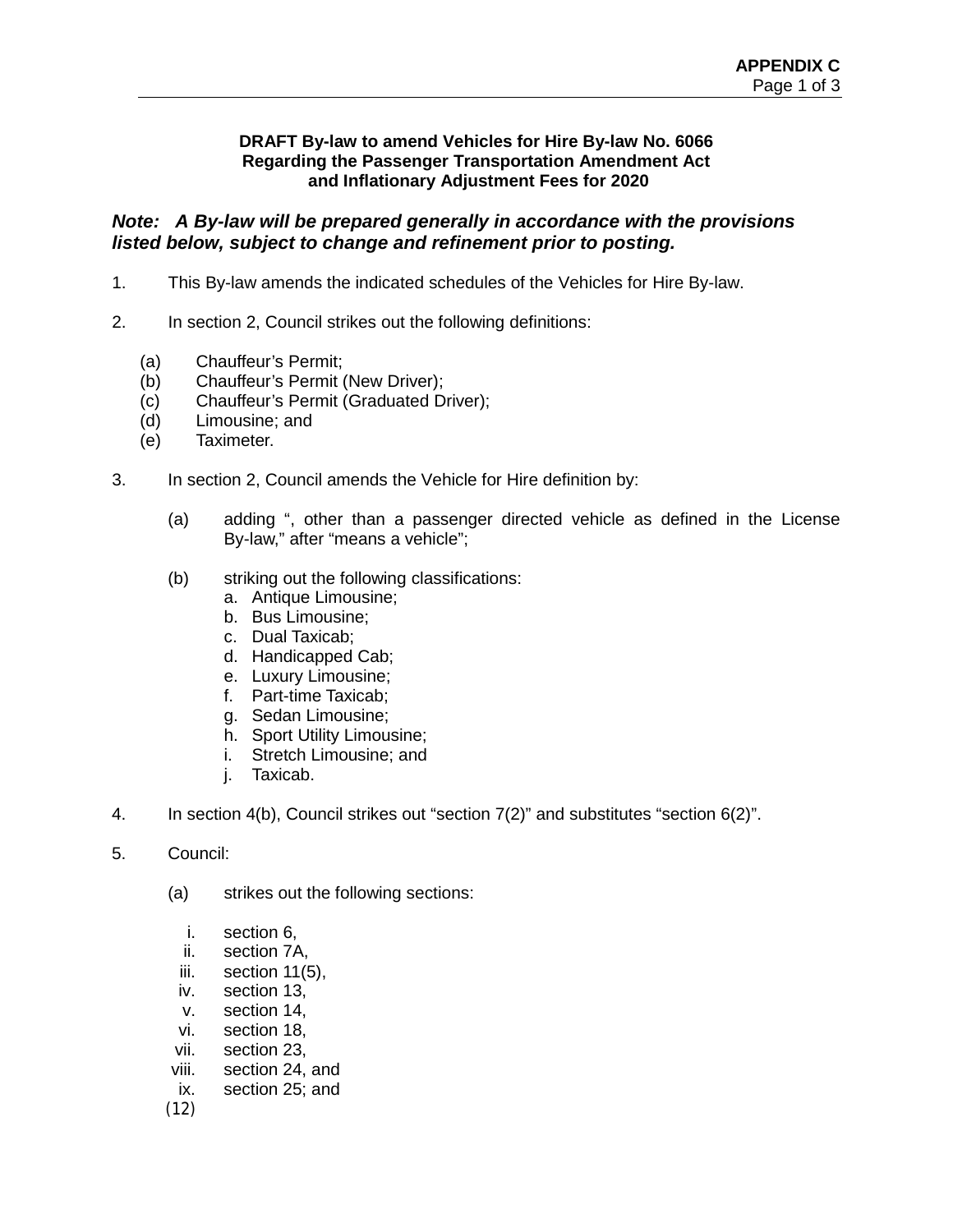- (b) renumbers sections 7, 8, 9, 11, 12, 15, 16, 19, 20, 21, 22, and 26 through 34 as sections 6, 7, 8, 9, 10, 11, 12, 13, 14, 15, 16, and 17 through 25, respectively.
- 6. In section 6, Council:
	- (a) in section  $6(3)$ :
		- i. adds "and" to the end of section  $6(3)(d)$ ,
		- ii. strikes out "and" at the end of section  $6(3)(e)$  and substitutes ".", and
		- iii. strikes out section  $6(3)(f)$ ;
	- (b) strikes out section 6(5); and
	- (c) strikes out section 6(6).
- 7. In section 8, Council:
	- (a) in section  $8(2)$ , strikes out "section  $7(3)$ " and substitutes "section  $6(3)$ ; and
	- (b) in section  $8(5)$ , strikes out "section  $7(1)$ " and substitutes "section  $6(1)$ .
- 8. In section 11, Council:
	- (a) renumbers section  $11(2)(a)$  as section  $11(3)$ ;
	- (b) in renumbered section 11(3), strikes out "section 15(2)" and substitutes "section 11(2); and
	- (c) renumbers sections 11(3) through 11(5) as sections 11(4) through 11(6), respectively.
- 9. In section 12(4), Council strikes out "including, without limitation, section 12.6".
- 10. In section 14(1)(l), Council strikes out "section 2 of".
- 11. In section 16, Council:
	- (a) strikes out the following sections:
		- (i) section 16(1),
		- (ii) section 16(2),
		- (iii) section 16(3), and
		- (iv) section 16(7); and
	- (b) renumbers the remaining sections 16(4) through 16(6) as sections 16(1) through 16(3), respectively.
- 12. In section 18(6), Council strikes out "section 27" and substitutes "section 18".
- 13. In section 19, Council:
	- (a) in section 19(6), strikes out "holds a subsisting taxi driver's license in the case of taxicabs, or in the case of any other vehicle for hire";
	- (b) in section 19(14), strikes out the final sentence; and
	- (c) strikes out section 19(17).

14. In section 23(1), Council strikes out "section 7(1), 23(14), 23(15)(b) or (c), 23(16) or 23(21)(a)" and substitutes "section 6(1)".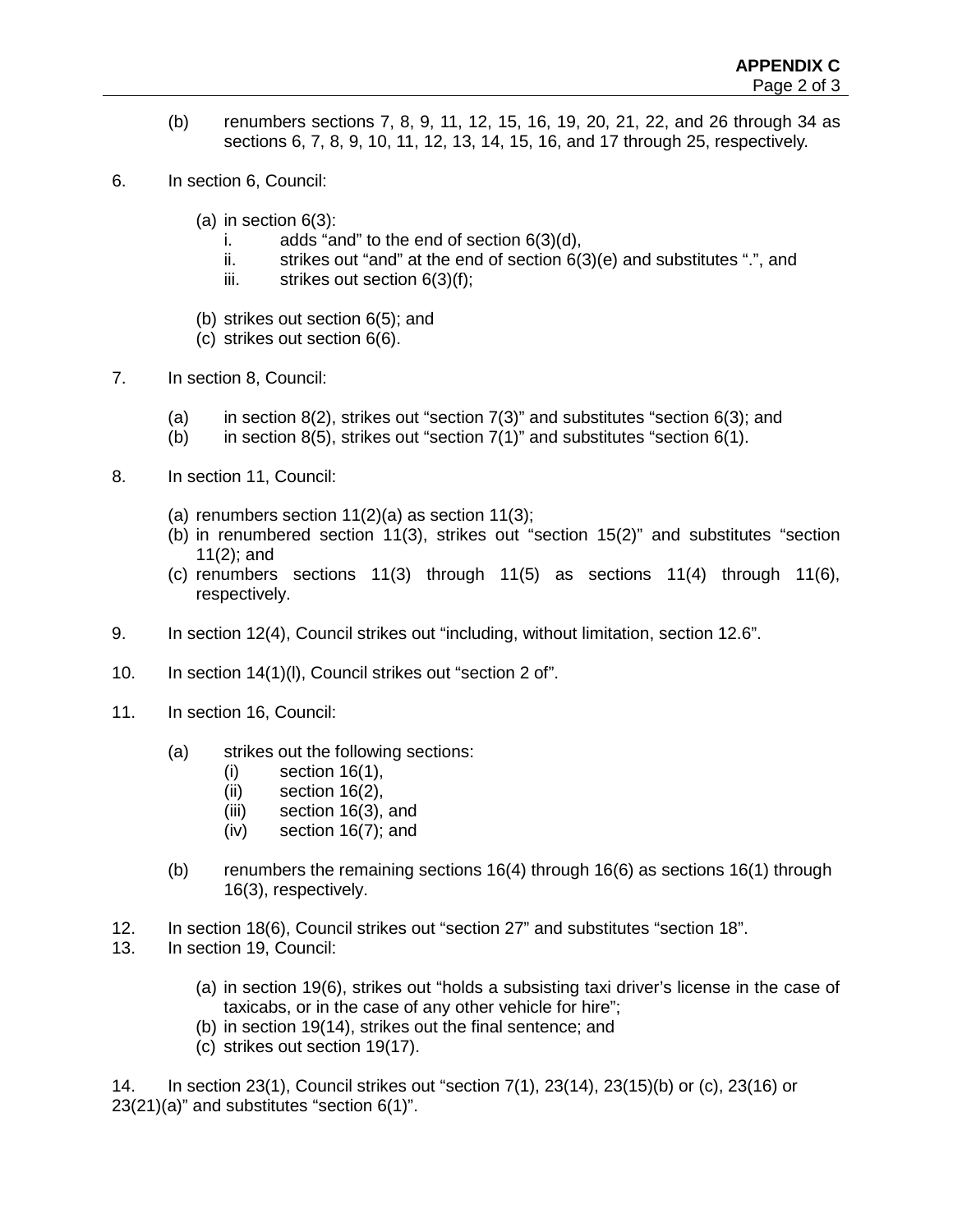- 15. Council: (a)
	- (a) repeals Schedule A, and substitutes Schedule A attached to this By-law; and
	- (b) approves the fees set out in the new Schedule A.
- 16. Council strikes out "Schedule 1" at the top of Schedule B, and substitutes "Schedule B".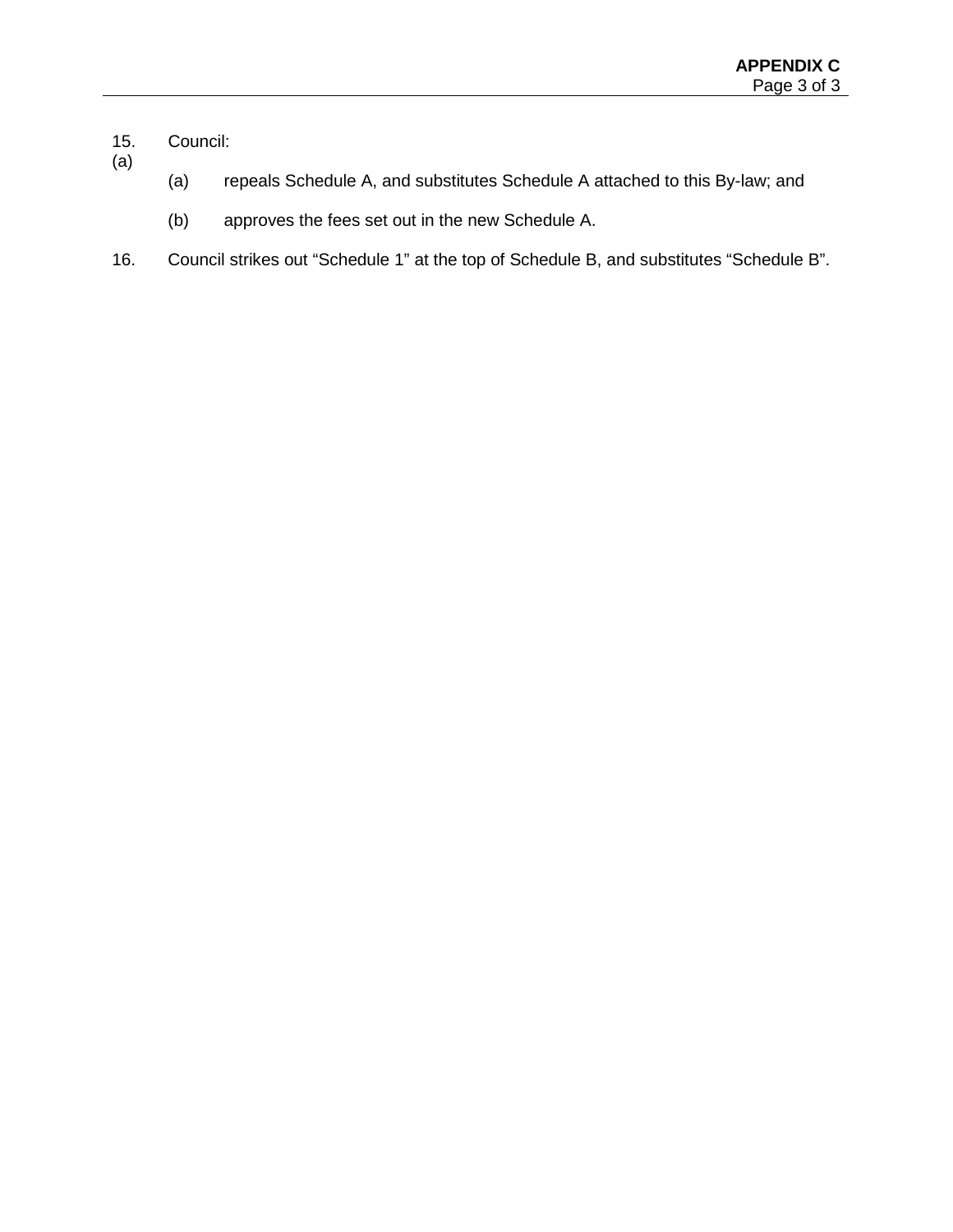# **DRAFT By-law to amend Parking Meter By-law No. 2952 Regarding Transportation Network Services**

# *Note: A By-law will be prepared generally in accordance with the provisions listed below, subject to change and refinement prior to posting.*

- 1. This by-law amends the indicated provisions of the Parking Meter By-law No. 2952.
- 2. In section 2, Council adds the following definition in the correct alphabetical order:

""Passenger Directed Vehicle" means taxis, limousines, and vehicles operated under a license held by a transportation network service provider under the Passenger Transportation Act.".

3. In section 6(5), Council strikes out "taxicabs" and substitutes "passenger directed vehicles".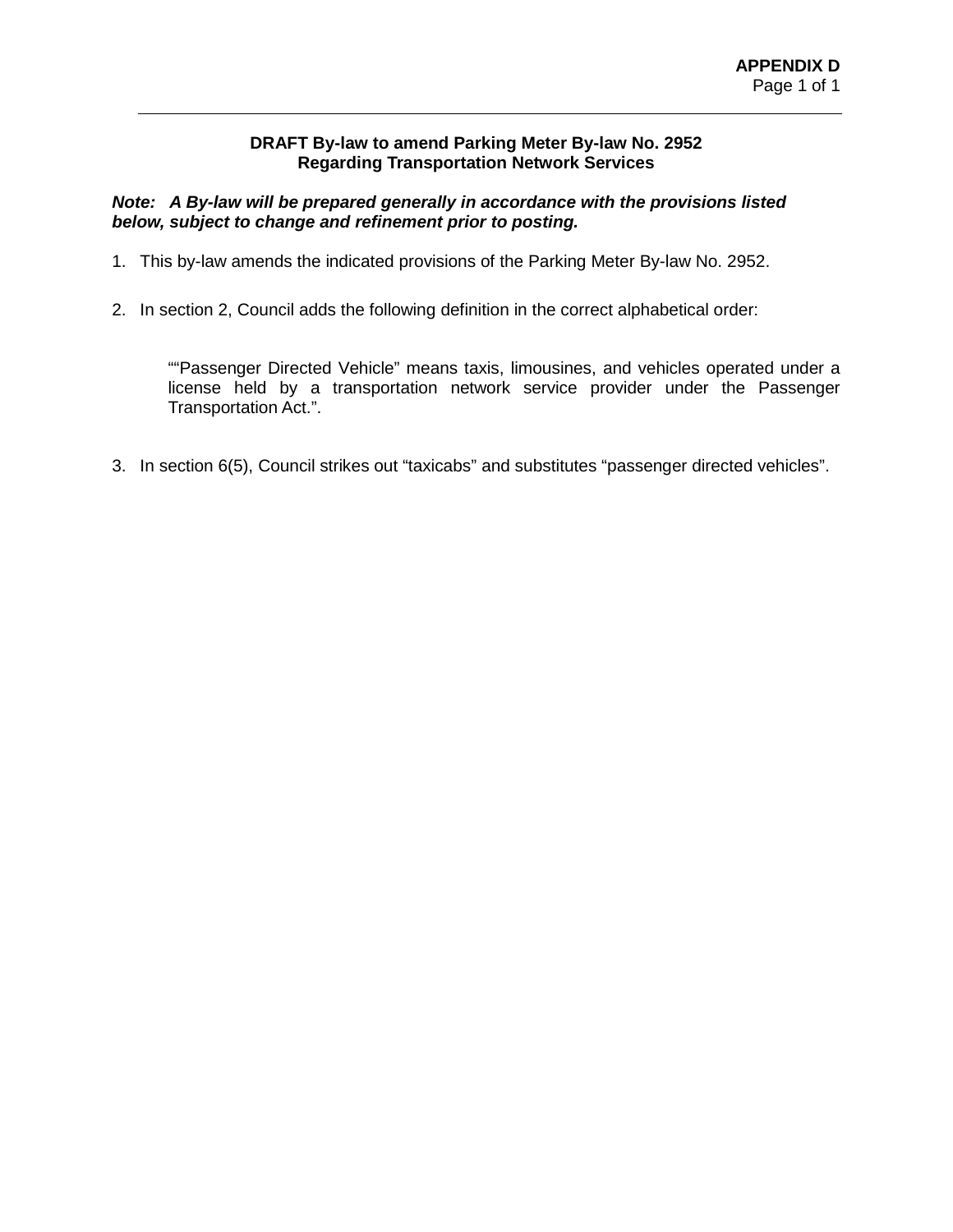# **DRAFT By-law to amend Granville Mall By-law No. 9978 Regarding Transportation Network Services**

*Note: A By-law will be prepared generally in accordance with the provisions listed below, subject to change and refinement prior to posting.*

- 1. This By-law amends the indicated provisions of the Granville Mall By-law.
- 2. In section 2, Council:
	- (a) strikes out the definition of "limousine" and substitutes ""limousine" means a vehicle licensed as such by the Passenger Transportation Board, and being operated as a limousine and not as a transportation network services vehicle;";
	- (b) strikes out the definition of "taxi" and substitutes ""taxi" means a vehicle licensed as such by the Passenger Transportation Board, and being operated as a taxi and not as a transportation network services vehicle;"
	- (c) strikes out "and" at the end of the definition for "transitway"; and
	- (d) adds the following definition in the correct alphabetical order:

""transportation network services vehicle" means a vehicle being operated under a license held by a transportation network service provider under the Passenger Transportation Act; and".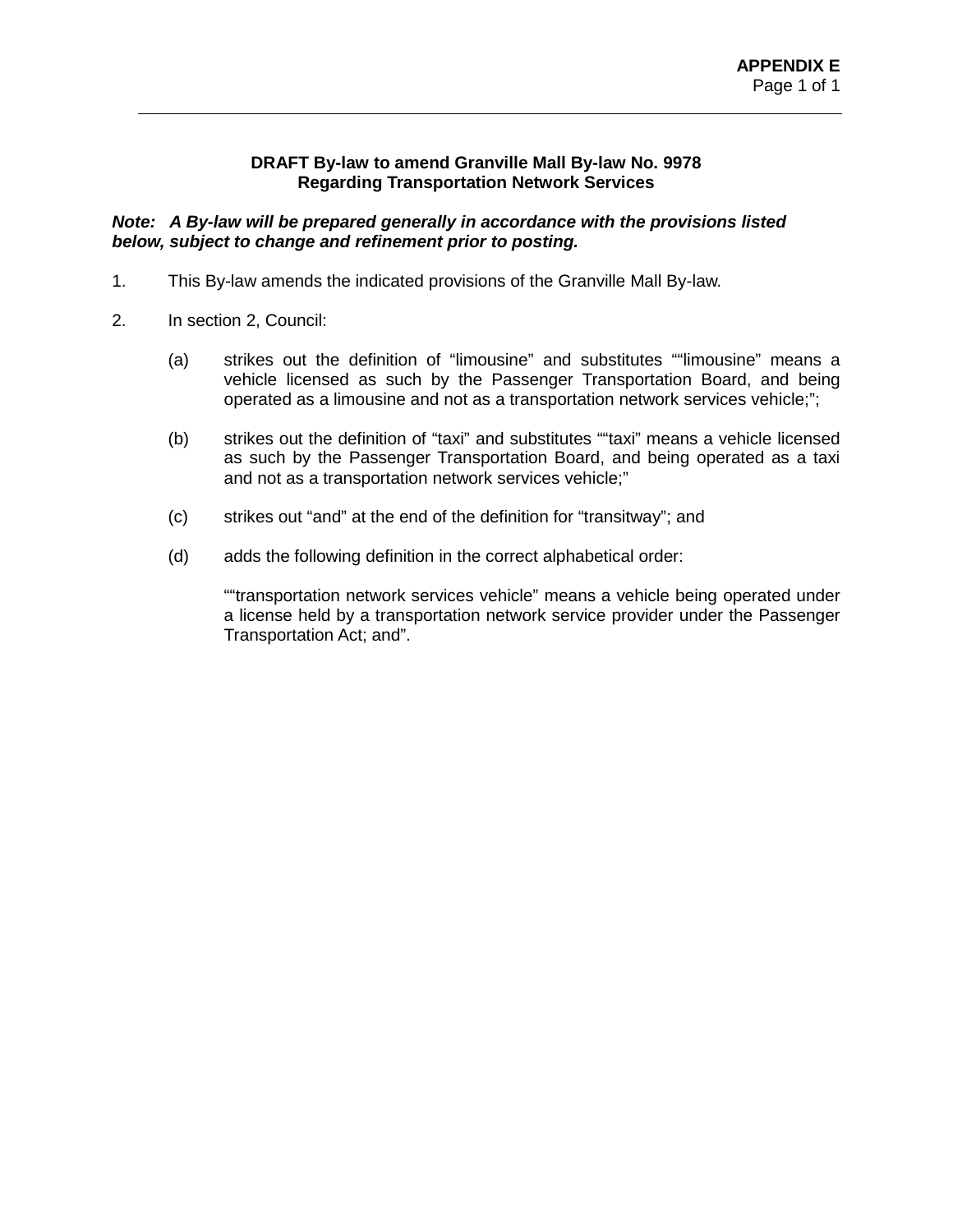# **Research Findings**

Following are key findings from a number of reports highlighting the impact, challenges and benefits ride-hailing:

|  | Table 1. Research findings and associated sources |  |
|--|---------------------------------------------------|--|
|--|---------------------------------------------------|--|

| <b>Adoption</b>                                                                                                                                                                                                                                                                                                                                                 | <b>Source</b>                                                                                                                                                                                                                                                                                                       |
|-----------------------------------------------------------------------------------------------------------------------------------------------------------------------------------------------------------------------------------------------------------------------------------------------------------------------------------------------------------------|---------------------------------------------------------------------------------------------------------------------------------------------------------------------------------------------------------------------------------------------------------------------------------------------------------------------|
| In the US, more than 2.61 billion ride-hailing trips were<br>taken in 2017, a 37% increase over the 1.90 billion trips in<br>2016.                                                                                                                                                                                                                              | Schaller, Bruce (2018) The New Automobility:<br>Lyft, Uber and the Future of American Cities,<br>Schaller Consulting.<br>http://www.schallerconsult.com/rideservices/aut<br>omobility.htm                                                                                                                           |
| A study of seven major US municipalities revealed that<br>ride-hailing is used by 30% of adults daily and 24% weekly.                                                                                                                                                                                                                                           | Clewlow, Regina R. and Gouri S. Mishra<br>(2017) Disruptive Transportation: The<br>Adoption, Utilization, and Impacts of<br>Ride-Hailing in the United States. Institute of<br>Transportation Studies, University of California,<br>Davis, Research<br>Report UCD-ITS-RR-17-07                                      |
| Convenience, avoiding parking and avoiding drinking and<br>driving are the most common reasons cited for taking ride-<br>hailing.                                                                                                                                                                                                                               | Clewlow, Regina R. and Gouri S. Mishra<br>(2017) Disruptive Transportation: The<br>Adoption, Utilization, and Impacts of<br>Ride-Hailing in the United States. Institute of<br>Transportation Studies, University of California,<br>Davis, Research<br>Report UCD-ITS-RR-17-07                                      |
| <b>Benefits</b>                                                                                                                                                                                                                                                                                                                                                 | <b>Source</b>                                                                                                                                                                                                                                                                                                       |
| First/Last Mile Service. Some studies show that ride-<br>hailing can complement first and last mile service with rapid<br>transit.                                                                                                                                                                                                                              | Clewlow, Regina R. and Gouri S. Mishra<br>(2017) Disruptive Transportation: The<br>Adoption, Utilization, and Impacts of<br>Ride-Hailing in the United States. Institute of<br>Transportation Studies, University of California,<br>Davis, Research<br>Report UCD-ITS-RR-17-07                                      |
| Increased options for those who can't drive. App based<br>technologies can be utilized to meet the needs of specific<br>users including seniors and people with disabilities. For<br>example, Rapid, a Michigan Transit Agency and the VIA<br>ride-hailing company have partnered to provide on-demand<br>paratransit service to decrease passenger wait times. | The Rapid (2019)<br>https://www.ridetherapid.org/articles/new-app-<br>offers-the-rapids-gobus-passengers-<br>convenience-and-less-wait-time                                                                                                                                                                         |
| Reducing drinking and driving. Some cities have found<br>that drinking and driving related crashes have reduced with<br>the introduction of ride-hailing.                                                                                                                                                                                                       | Dills, Angela K. and Mulholland, Sean E.<br>(2017) Ride-Sharing, Fatal Crashes and Crime.<br>https://ssrn.com/abstract=2783797                                                                                                                                                                                      |
| Reduced parking demand. TNSs are associated with<br>reduced parking, particularly at restaurants and bars, event<br>venues, and airports.                                                                                                                                                                                                                       | University of Colorado Denver (2019) Cities<br>rethink parking as ride-hailing grows and<br>parking revenue declines: Uber and Lyft are<br>shifting parking demand in major US cities, and<br>researchers believe it's a good<br>thing. ScienceDaily.<br>www.sciencedaily.com/releases/2019/03/1903<br>20102022.htm |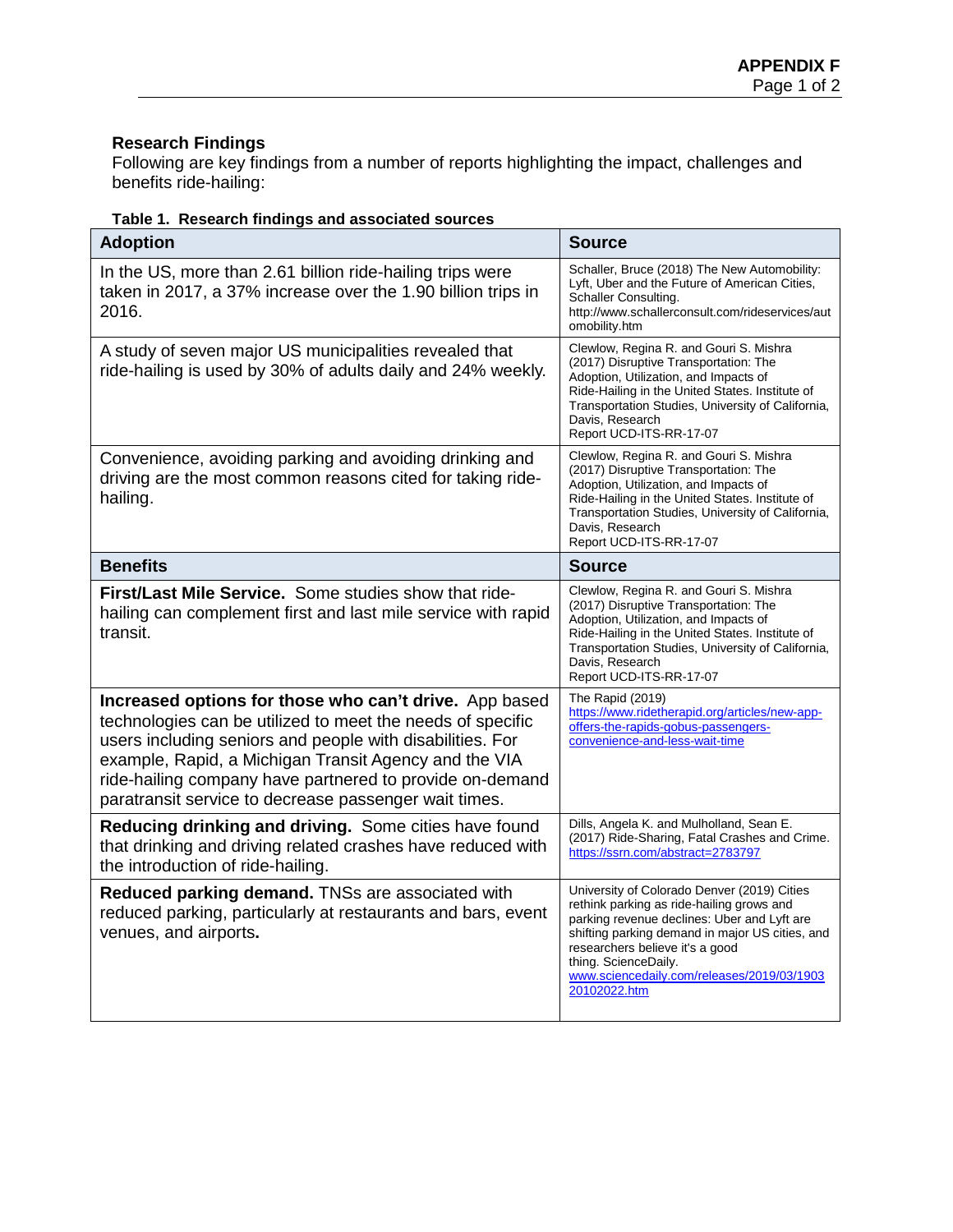| <b>Challenges</b>                                                                                                                                                                                                                                                                                                                                                                   | <b>Source</b>                                                                                                                                                                                                                                                                                                                                                                                                                                                                                                                                                                                                                                 |
|-------------------------------------------------------------------------------------------------------------------------------------------------------------------------------------------------------------------------------------------------------------------------------------------------------------------------------------------------------------------------------------|-----------------------------------------------------------------------------------------------------------------------------------------------------------------------------------------------------------------------------------------------------------------------------------------------------------------------------------------------------------------------------------------------------------------------------------------------------------------------------------------------------------------------------------------------------------------------------------------------------------------------------------------------|
| Increased congestion. Multiple studies found that<br>TNSs contribute to increased congestion, mostly in<br>urban centres and during peak travel. A recent study<br>showed that TNCs increased vehicle miles travelled<br>by 12.8% in San Francisco's urban core; 7.7% in<br>Boston's and 6.9% in Washington D.C. Only 50% are<br>attributed to trips with a passenger in a vehicle. | City of Toronto & University of Toronto Transportation<br>Research Institute (2019) Research & Analysis; The<br>Transportation Impacts of Vehicle-for-Hire in the City of<br>Toronto. www.toronto.ca/wp-<br>content/uploads/2019/06/96c7-Report_v1.0_2019-06-<br>21.pdf<br>Schaller Consulting (2018) The New Automobility: Lyft,<br>Uber and the Future of American Cities.<br>www.schallerconsult.com/rideservices/automobility.htm<br>B. McGuigan and C. Pangilinan (2019) Estimated TNC<br>Share of VMT in Six US Metropolitan Regions<br>(Revision 1). Fehr & Peers.                                                                     |
| Transit Ridership Decline - Ride-hailing is<br>associated with transit ridership decline<br>experienced in many major cities. One study of 7<br>major metropolitan areas reported an average 6%<br>ridership decline, another study reported that<br>municipalities can expect 1.7% decrease in bus<br>ridership per year with the introduction of ride-hailing.                    | Clewlow, Regina R. and Gouri S. Mishra (2017)<br>Disruptive Transportation: The Adoption, Utilization,<br>and Impacts of<br>Ride-Hailing in the United States. Institute of<br>Transportation Studies, University of California, Davis,<br>Research<br>Report UCD-ITS-RR-17-07<br>M. Graehler, R. A. Mucci, G.D> Erhardt. (2018)<br>Understanding the Recent Transit Ridership Decline in<br>Major US Cities: Service Cuts or Emerging Modes?<br>University of Kentucky<br>https://www.researchgate.net/publication/330599129<br>Understanding the Recent Transit Ridership Declin<br>e in Major US Cities Service Cuts or Emerging M<br>odes |
| Replacing sustainable trips. Multiple travel surveys<br>indicate that about 42 - 50% of urban TNS users<br>would have walked biked or taken transit or not taken<br>the trip at all, if TNSs had not been available.                                                                                                                                                                | Clewlow, Regina R. and Gouri S. Mishra (2017)<br>Disruptive Transportation: The Adoption, Utilization,<br>and Impacts of<br>Ride-Hailing in the United States. Institute of<br>Transportation Studies, University of California, Davis,<br>Research<br>Report UCD-ITS-RR-17-07<br>MAPC (2018) Share of Choices: New Ride-Hailing<br>Research Brief.<br>https://www.mapc.org/planning101/shareofchoices/                                                                                                                                                                                                                                       |
| Ride-hailing is not associated with a decrease in<br>private vehicle trips. One report stated that TNS<br>rides added 2.6 new miles to city traffic for every mile<br>of a personal auto taken off the road                                                                                                                                                                         | Schaller, Bruce (2018) The New Automobility: Lyft,<br>Uber and the Future of American Cities, Schaller<br>Consulting retrieved<br>fromhttp://www.schallerconsult.com/rideservices/autom<br>obility.htm                                                                                                                                                                                                                                                                                                                                                                                                                                        |
| <b>City Initiatives</b>                                                                                                                                                                                                                                                                                                                                                             | <b>Source</b>                                                                                                                                                                                                                                                                                                                                                                                                                                                                                                                                                                                                                                 |
| Optimizing pick-up and drop-off through app<br>technology (Geofencing). San Francisco and other<br>jurisdictions have been using geo-fencing technology<br>to direct passengers through the app to designated<br>pick-up zones.                                                                                                                                                     | "Lyft Restricts Pick-Ups, Drop-Offs On Busy San<br>Francisco Streets" (2018)<br>https://sf.curbed.com/2018/8/27/17785734/lyft-<br>geofencing-valencia-permanent                                                                                                                                                                                                                                                                                                                                                                                                                                                                               |
| Flexible passenger zones. Washington D.C. is<br>conducting pilots to replace parking with passenger<br>zones between 10pm and 7am in popular night time<br>locations to increase safety and manage congestion.                                                                                                                                                                      | DDOT.(2019). https://ddot.dc.gov/release/ddot-<br>expand-pick-and-drop-zones-through-research-pilot                                                                                                                                                                                                                                                                                                                                                                                                                                                                                                                                           |
| Partnerships - Over 27 US Municipalities and transit<br>agencies have partnered with ride-hailing operators to<br>supplement transit and paratransit services                                                                                                                                                                                                                       | Schwieterman, J.; Livingston, M.; Van Der Slot, S.<br>(2018) Partners in Transit: A review of Partnerships<br>between transportation network companies and public<br>agencies in the United States. Chaddick Institute for<br>Metropolitan Development at DePaul University                                                                                                                                                                                                                                                                                                                                                                   |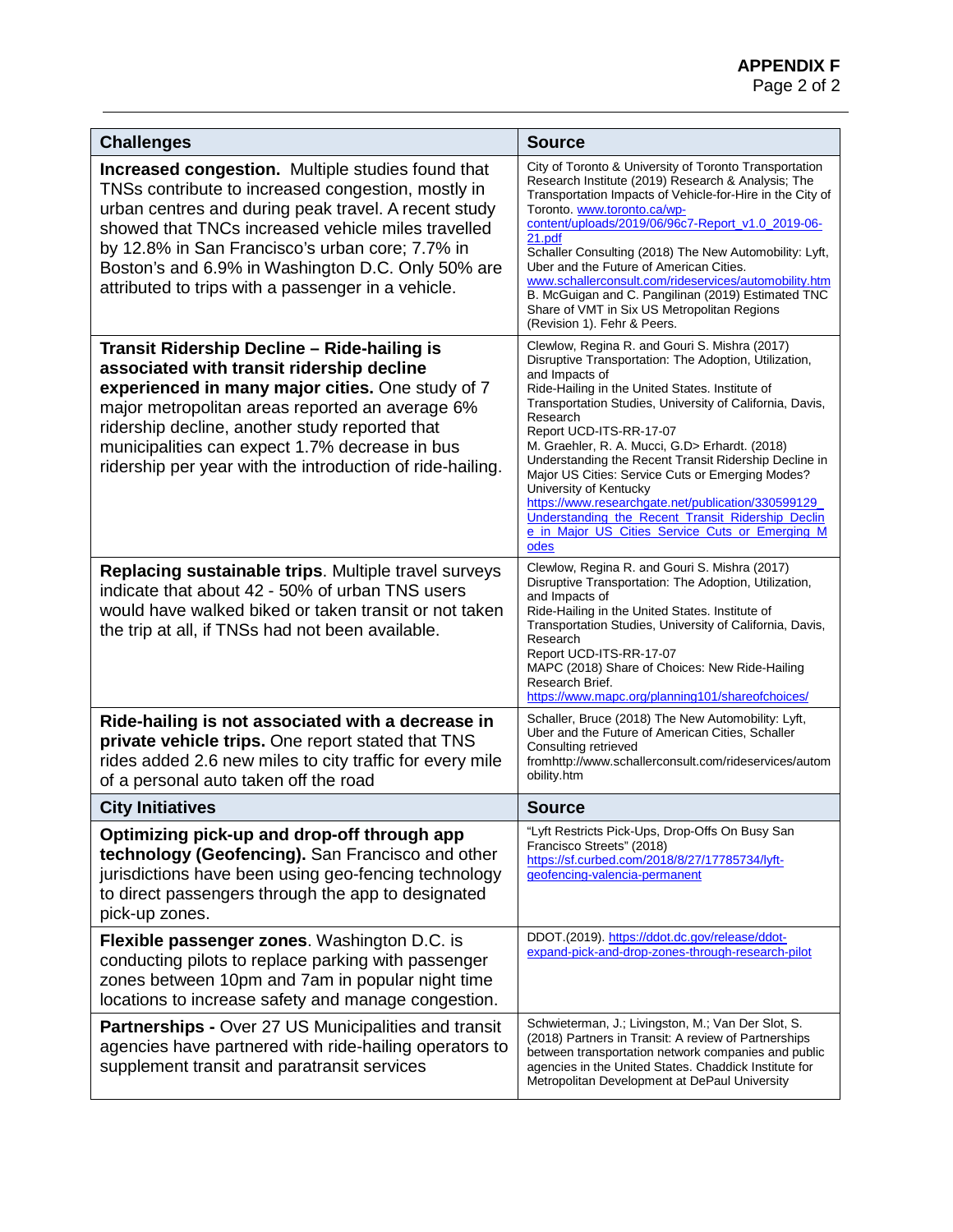# **Principles on Regulation of Ride-hailing as approved by Council on January 15, 2019**

- 1. **Regional coordination** -Regulation is coordinated across the Metro Vancouver Region and can operate effectively within our regional context to achieve net positive sustainable transport goals for both the city and region.
- 2. **Passenger safety** -Companies, drivers and vehicles meet minimum safety standards, and be held accountable for meeting them. Effective enforcement mechanisms and sufficient resources should be in place to ensure compliance.
- 3. **Enhanced accessibility** -Ride-hailing companies should contribute to a system that maintains or exceeds standards for accessibility and ensures sufficient availability and maintenance of accessible vehicles.
- 4. **Enhanced mobility** -Ride-hailing is a complement to transit and active, safe travel, thereby advancing shared mobility and contributing to an efficient transportation system including supporting public safety, reducing congestion and overall reduced dependency on private vehicle ownership. The following mechanisms support this:

a. Ride-hailing vehicles are subject to city by-laws regulating streets, traffic and parking.

b. Municipalities are assured access to company/app data for traffic management and policy and planning purposes.

c. The City (or region) is provided future opportunities for road user charges (eg. a per-trip mobility fee) to best manage mobility outcomes, manage curbside demands, minimize congestion, ideally by time of day in any problematic areas, and further incentives to pooled shared vehicles & low emissions are enabled.

- 5. **Reduced carbon emissions** -Ride-hailing companies have ambitious programs and ultimately targets that encourage drivers to use hybrid or zero emission vehicles in order to be leaders in provincial climate change transition for all vehicles. That the City request of the Province for the City to retain the ability to regulate new TNS or Passenger Directed Vehicles licences, in particular if they are not hybrid or zero emission vehicles, in order to meet the City's established and emerging carbon reduction goals.
- 6. **Economic viability** -The regulatory regime ensures opportunity for financial viability of the existing taxi industry and new entrants to the market for Passenger Directed Vehicle services such as ride-hailing including non-profit organizations. Additionally, in line with Council's commitment to providing living wage employment in Vancouver, and considering the high local cost of living, the City advocate for a regulatory regime that provides strong employment standards and the opportunity to make a living wage for ride-hailing drivers, as contractors or employees.
- 7. **Affordability**: The regulatory regime provides consideration and opportunity for the provision of affordable ride services as part of an enhanced mobility framework.

 $\lambda$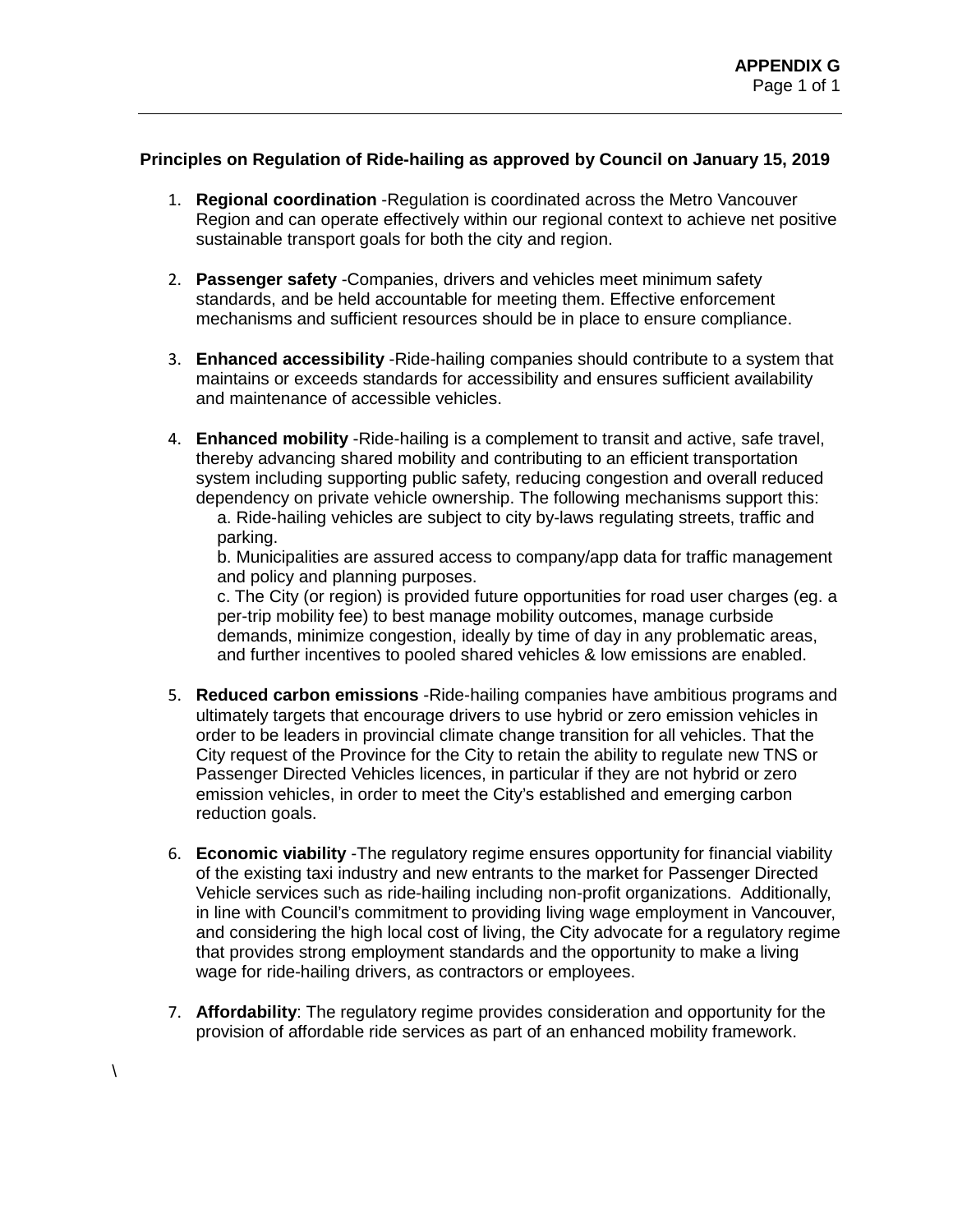| Table 1. Passenger Transportation Act and Regulations |                                                                                                                                                                                                             |  |  |  |  |
|-------------------------------------------------------|-------------------------------------------------------------------------------------------------------------------------------------------------------------------------------------------------------------|--|--|--|--|
| <b>New Definitions</b>                                |                                                                                                                                                                                                             |  |  |  |  |
| Passenger Directed<br>Vehicle (PDV)                   | a commercial passenger vehicle, when the vehicle is operated to or<br>from locations determined by or on behalf of the passengers<br>(includes taxis, limousines, shuttle buses, and ride-hailing vehicles) |  |  |  |  |
| <b>Transportation Network</b><br>Service (TNS)        | services respecting the connection of drivers of passenger directed<br>vehicles with passengers who hail and pay for the services through<br>the use of an online platform                                  |  |  |  |  |
| <b>Changes to municipal regulatory authority</b>      |                                                                                                                                                                                                             |  |  |  |  |
| Supply and prohibition of<br><b>PDVs</b>              | Municipalities cannot regulate supply; cannot prohibit provincially<br>approved vehicles from operating within municipal boundaries                                                                         |  |  |  |  |
| Driver background<br>checks                           | Province will determine driver criminal & driver record check<br>requirements and issue Chauffeur Permits                                                                                                   |  |  |  |  |
| <b>Insurance</b>                                      |                                                                                                                                                                                                             |  |  |  |  |
| <b>ICBC Authority</b>                                 | ICBC is authorized to develop new insurance products for<br>Passenger Directed Vehicles and companies                                                                                                       |  |  |  |  |
| Data submission required                              |                                                                                                                                                                                                             |  |  |  |  |
| <b>Taxi and TNS</b>                                   | Must submit data to the Passenger Transportation Board; data may<br>include trip rates, wait times, pick up and drop off locations and<br>times                                                             |  |  |  |  |
|                                                       | Driver requirements - all Passenger Directed Vehicle drivers including ride-hailing                                                                                                                         |  |  |  |  |
| Driver's Licence                                      | <b>BC</b> issued Class 4 licence                                                                                                                                                                            |  |  |  |  |
| <b>Provincial Record Check</b>                        | Annual police information check with Vulnerable Sector Search and<br>driver abstract (record of driving infractions)                                                                                        |  |  |  |  |
|                                                       | Licensee (company) requirements - All PDV and TNS                                                                                                                                                           |  |  |  |  |
| Driver identity                                       | Ensure identity of driver matches criminal record check; may issue<br>record check certificate                                                                                                              |  |  |  |  |
| <b>National Safety Code</b>                           | Obtain National Safety Code which requires company to: ensure<br>drivers are properly licensed; monitor hours of driver service; ensure<br>vehicles are mechanically sound                                  |  |  |  |  |
| <b>Vehicle safety requirements</b>                    |                                                                                                                                                                                                             |  |  |  |  |
| Mechanical Inspections,<br>all PDVs                   | Annual mechanical inspection required; semi-annual if 40,000 or<br>more km per year                                                                                                                         |  |  |  |  |
| Vehicle Age - TNS<br>vehicles                         | Vehicles must be 10 years old or newer                                                                                                                                                                      |  |  |  |  |
| Taxi & Limousine                                      | No minimum age, however new fleet must be low emissions                                                                                                                                                     |  |  |  |  |
| <b>Licence fees</b>                                   |                                                                                                                                                                                                             |  |  |  |  |
| TNS                                                   | \$5,000 annual + \$0.30 fee per trip made by non-accessible vehicles                                                                                                                                        |  |  |  |  |
| Taxi & Limousine                                      | \$100 per vehicle fee annually                                                                                                                                                                              |  |  |  |  |
| <b>Enforcement &amp; Fines</b>                        |                                                                                                                                                                                                             |  |  |  |  |
| All PDV                                               | Audit and inspection is a PTB function<br>Fines increased to a maximum of \$5,000/day for drivers and<br>\$100,000/day for unlicensed companies                                                             |  |  |  |  |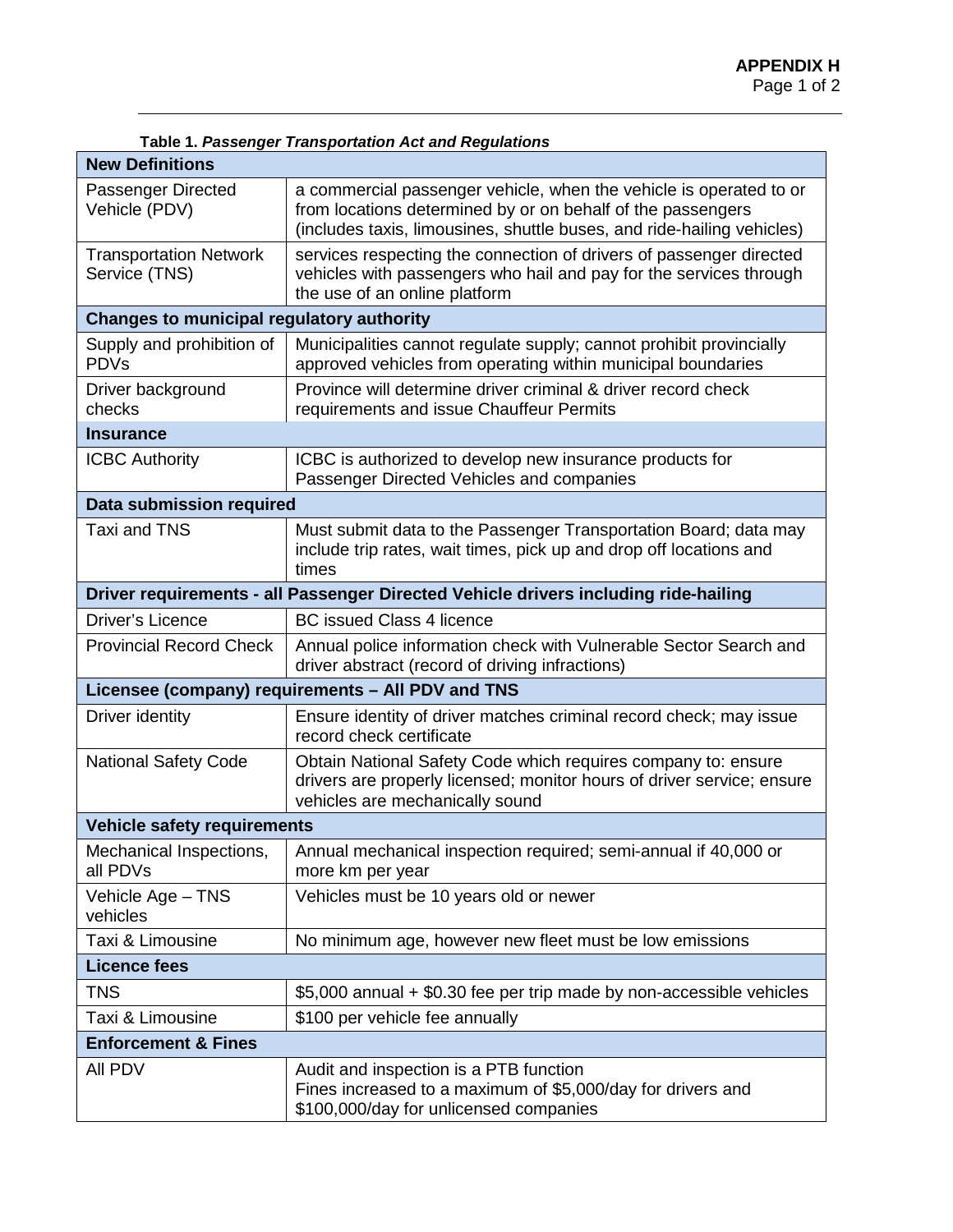| <b>Licence Condition</b>    | <b>TNS</b>                                               | <b>Taxi &amp; Limousine</b>                                          |
|-----------------------------|----------------------------------------------------------|----------------------------------------------------------------------|
| Company fleet size          | unrestricted fleet size                                  | current fleet sizes; application required<br>for additional vehicles |
| Company service<br>boundary | See Table 3 below                                        | existing service boundaries maintained                               |
| Vehicle identification      | Determined by PTB                                        | Determined by PTB                                                    |
| Fare rates                  | Total fare may not be lower than<br>Taxi flag drop rate; | rates set by Passenger Transportation<br>Board, unchanged;           |
| Data submission             | See Appendix H                                           | See Appendix H                                                       |

#### **Table 2. Passenger Transportation Board Licence Conditions**

# **Table 3. Passenger Transportation Board TNS Service Boundaries**

| <b>Region 1:</b><br>Lower Mainland,<br>Whistler                                                            | Region2:<br><b>Capital</b>            | <b>Region 3:</b><br>Vancouver Island,<br>excluding CRD                                                                                        | <b>Region 4:</b><br>Okanagan-<br>Kootenay<br><b>Boundary-</b><br>Cariboo                                                                                  | <b>Region 5:</b><br><b>BC North Central</b><br>& other regions<br>of BC                                                                                        |
|------------------------------------------------------------------------------------------------------------|---------------------------------------|-----------------------------------------------------------------------------------------------------------------------------------------------|-----------------------------------------------------------------------------------------------------------------------------------------------------------|----------------------------------------------------------------------------------------------------------------------------------------------------------------|
| Metro<br>$\bullet$<br>Vancouver<br><b>Fraser Valley</b><br>$\bullet$<br>Squamish-<br>$\bullet$<br>Lillooet | • Capital Regional<br><b>District</b> | • Cowichan Valley<br>• Nanaimo<br>• Comox Valley<br>• Alberni-<br>Clayoquot<br>• Strathcona<br>• Mt. Waddington<br>• Qathet (Powell<br>River) | • Okanagan-<br>Similkameen<br>• Central<br>Okanagan<br>• North Okanagan<br>• Kootenay<br>Boundary<br>• Shuswap Cariboo<br>• Thompson-Nicola<br>• Columbia | • Fraser-Fort<br>George<br>• Bulkey Nechako<br>• Kitimat-Stikine<br>• Peace River<br>• Northern Rockies<br>• North Coast<br>• Island Trust<br>• Sunshine Coast |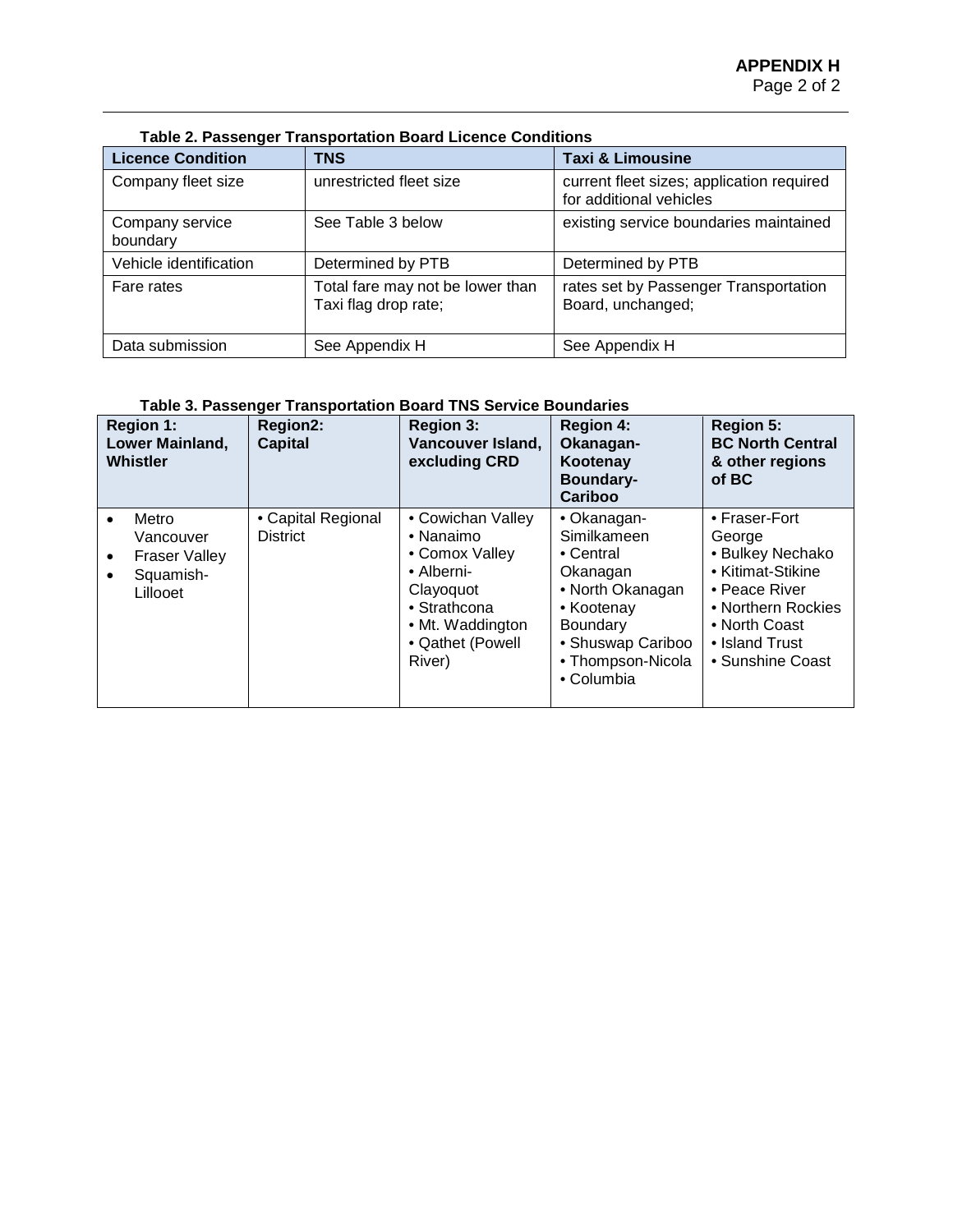| No. | Category                                    | <b>Requirement</b>                                                                                                                                                                                                                                                                                                                                                                                          |
|-----|---------------------------------------------|-------------------------------------------------------------------------------------------------------------------------------------------------------------------------------------------------------------------------------------------------------------------------------------------------------------------------------------------------------------------------------------------------------------|
| 1.  | Licensee Information                        | User Id number<br>$\bullet$<br>Application Id number<br>$\bullet$<br>Passenger transportation (PT) licence number<br>$\bullet$<br>National Safety Code (NSC) number<br>$\bullet$                                                                                                                                                                                                                            |
| 2.  | Trip and Shift Classification               | Service type - taxi service, TNS service, limousine service<br>$\bullet$<br>Start date of submitted trip data<br>$\bullet$<br>End date of submitted trip data<br>$\bullet$<br>Data and time of file creation<br>$\bullet$                                                                                                                                                                                   |
| 3   | Shift, Driver and Vehicle<br>Information    | Vendor shift ID<br>$\bullet$<br>Vehicle registration number<br>$\bullet$<br>Province/State in which the vehicle is registered<br>$\bullet$<br>Driver's licence number<br>$\bullet$<br>Province/State in which the driver is licenced<br>$\bullet$<br>Start of driver's shift or login into the dispatch system<br>$\bullet$<br>End of driver's shift or logout from the dispatch system<br>$\bullet$        |
| 4.  | <b>Trip Data</b>                            | Shift ID<br>$\bullet$<br>Trip ID<br>$\bullet$<br>Trip type (accessible, conventional, pre-booked, service<br>$\bullet$<br>animal)<br>Trip status (Completed, cancelled by requester, no-show of<br>$\bullet$<br>requester, refused by<br>driver)<br>$\bullet$<br>Hail type (flag, phone, interactive voice response request<br>$\bullet$<br>(IVR), application based request (app), request via<br>website) |
| 5.  | <b>Trip Initiation</b>                      | Date/Time when the trip request was initiated or assigned.<br>$\bullet$<br>Time elapsed from call initiation to call answer by the<br>$\bullet$<br>dispatcher or IVR system<br>(for IVR and phone hails)<br>$\bullet$<br>Degrees latitude of the requested pickup location<br>$\bullet$<br>Degrees longitude of the requested pickup location<br>$\bullet$                                                  |
| 6.  | Trip metrics                                | Trip duration<br>$\bullet$<br>Trip distance<br>٠<br>Fare of the trip<br>$\bullet$                                                                                                                                                                                                                                                                                                                           |
| 7.  | Pick-Up and Drop-off times<br>and locations | Date and time of arrival at the requested passenger pick-up<br>$\bullet$<br>and drop-off location<br>Date and time of departure from the requested passenger<br>$\bullet$<br>pick-up and drop-off<br>location<br>$\bullet$<br>Degrees latitude of the requested passenger drop-off<br>$\bullet$<br>location<br>Degrees longitude of the requested passenger drop-off<br>٠<br>location                       |

### **Table 1. Passenger Transportation Board Data submission requirements for Taxis, TNS and Limousines**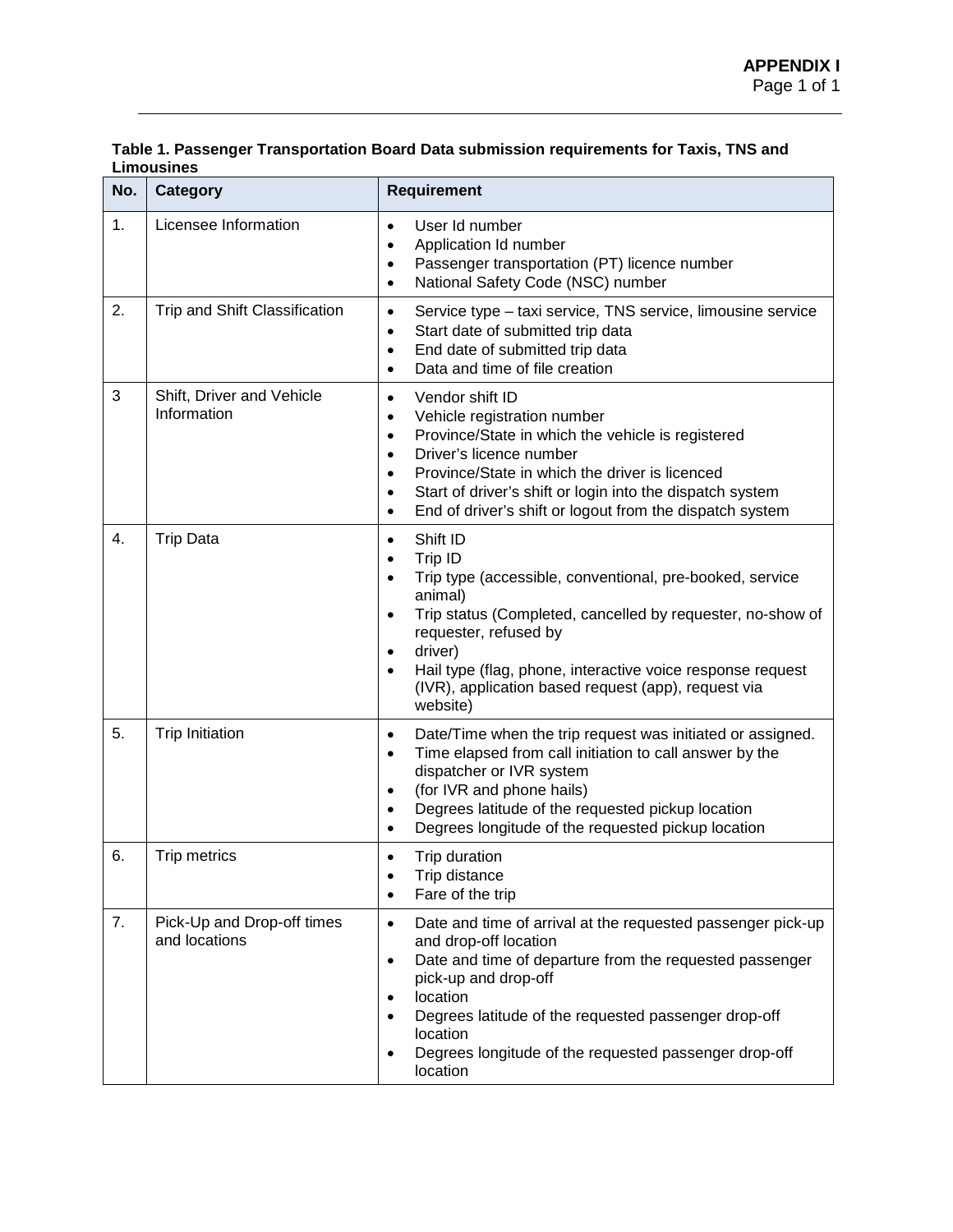| Table 1. Regulation of TNS in Canadian Cities |                                                                                                                                                                                                                                                                                                                                                                                                                         |                                                                                                                                                                                                                                                                                                                                                                                                                                                                                                                                   |                                                                                                                                                          |                                                                                                                                                                                                                                                                                                                                 |
|-----------------------------------------------|-------------------------------------------------------------------------------------------------------------------------------------------------------------------------------------------------------------------------------------------------------------------------------------------------------------------------------------------------------------------------------------------------------------------------|-----------------------------------------------------------------------------------------------------------------------------------------------------------------------------------------------------------------------------------------------------------------------------------------------------------------------------------------------------------------------------------------------------------------------------------------------------------------------------------------------------------------------------------|----------------------------------------------------------------------------------------------------------------------------------------------------------|---------------------------------------------------------------------------------------------------------------------------------------------------------------------------------------------------------------------------------------------------------------------------------------------------------------------------------|
| <b>City</b>                                   | <b>Provincial Regulation</b>                                                                                                                                                                                                                                                                                                                                                                                            | <b>Municipal Regulation</b>                                                                                                                                                                                                                                                                                                                                                                                                                                                                                                       | <b>Data</b><br><b>Requirement</b>                                                                                                                        | <b>Annual Licensing Fees</b>                                                                                                                                                                                                                                                                                                    |
| Toronto,<br>Ontario                           | The Province has no direct role in<br>licensing and regulation of TNS<br>companies; drivers or vehicles                                                                                                                                                                                                                                                                                                                 | The Municipality regulates and<br>licenses companies, vehicles and<br>drivers<br>Sets conditions with respect to:<br>Company fleet size<br>Company identifier<br>Provision of wheelchair accessible<br>service<br>Vehicle safety inspections<br>$\bullet$<br>Vehicle maximum age<br>Vehicle standards of operation and<br>$\bullet$<br>service<br>Driver criminal record checks<br>Driver licence class (non-<br>commercial)<br>Driver requires separate licence for<br>each TNS driver operates under<br>Sets minimum fare rates | Trip and vehicle<br>data must be<br>submitted to the<br>Municipality when<br>requested                                                                   | \$15/Driver submitted by the<br><b>TNS</b><br>\$0.30 per trip fee<br>$\bullet$<br>Submitted by TNS<br>$\bullet$                                                                                                                                                                                                                 |
| Calgary,<br>Alberta                           | Provincial Registrar of Motor<br>Vehicles:<br>authorizes companies<br>requires company criminal<br>record check<br>Province sets:<br>Insurance requirements<br>Driver licence class (Class 4)<br>٠<br>Driver criminal record check<br>requirement which includes<br>vulnerable sector check<br>Vehicle mechanical inspection<br>requirements<br>Province registers drivers with<br>Class 1-55 Ride-for-hire certificate | Municipality regulates and licenses<br>companies, vehicles and drivers<br>Sets conditions with respect to:<br>Company app - to be approved by<br><b>Chief Livery Officer</b><br>Company standards of service and<br>$\bullet$<br>operation<br>Driver to register vehicle with Chief<br>$\bullet$<br>Livery Officer<br>Driver to obtain municipal TNS<br>$\bullet$<br><b>Driver Licence</b><br>Vehicle maximum age 10 years<br>$\bullet$                                                                                           | Must submit trip<br>and vehicle data<br>to the<br>Municipality on a<br>regularly<br>scheduled basis<br>as determined<br>by the Chief<br>Livery Inspector | Per Driver Fee plus a Per Trip<br>fee payable as follows:<br>$0-100 - $5,000$<br>101-1000 - \$15,000<br>1001-3000 - \$30,000<br>3001+ \$50,000<br>\$0.20 per trip<br>$\bullet$<br>Minimum annual fee total must<br>$=$ # of TNC Drivers x \$229 (the<br>Municipal cost to licence a<br>driver). Fees reconciled at year<br>end. |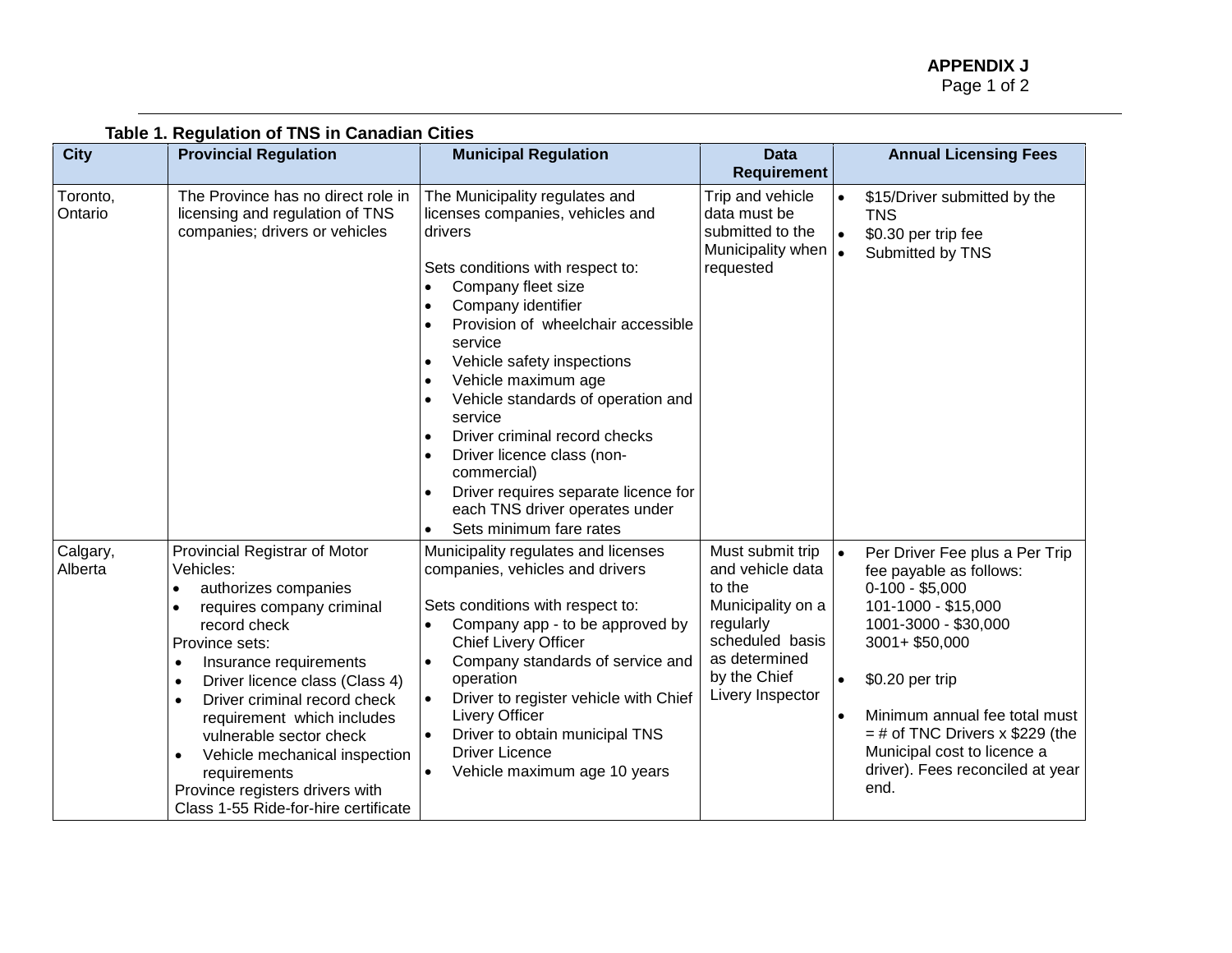| Edmonton,<br>Alberta    | As for Calgary above                                                                                                                                                                                                                 | Municipality licenses and regulates<br>companies<br>Sets conditions with respect to:<br>Company responsibilities<br>Vehicle condition<br>Vehicle standards of operation and<br>service<br>Driver training, criminal and driving<br>checks                                                                          | No scheduled<br>data sharing<br>requirement with<br>respect to trip<br>location and<br>duration                   | $\bullet$              | Per Vehicle Fee<br>1-15 vehicles: \$3,048<br>16-50 vehicles: \$10,160<br>51+ vehicles: \$20,320<br>\$0.30 per trip fee<br><b>Accessibility Surcharge</b><br>\$50/Vehicle to maximum<br>\$50,000 (waived provided 1<br>accessible vehicle is available      |
|-------------------------|--------------------------------------------------------------------------------------------------------------------------------------------------------------------------------------------------------------------------------------|--------------------------------------------------------------------------------------------------------------------------------------------------------------------------------------------------------------------------------------------------------------------------------------------------------------------|-------------------------------------------------------------------------------------------------------------------|------------------------|------------------------------------------------------------------------------------------------------------------------------------------------------------------------------------------------------------------------------------------------------------|
| Regina,<br>Saskatchewan | Province sets driver licence class<br>(can be commercial or class 5+<br>good driving record for 2 years)<br>Insurance requirements<br>Criminal record check and drivers<br>abstract requirements<br>Approves TNS driver applications | Minimum fares<br>Municipality licenses and regulates<br>companies<br>Sets conditions for:<br>Company responsibilities<br>Vehicle condition, standards and<br>operation<br>Driver criminal and driving record<br>checks<br>Driver standards of service                                                              | Companies are<br>required to<br>maintain trip<br>data for 1 year<br>and submit to<br>Municipality<br>upon request | $\bullet$<br>$\bullet$ | for dispatch at all times)<br>Per Vehicle Fee<br>1 to 10 vehicles: \$2500<br>11 to 50 vehicles: \$12,000<br>51 or more: \$25,000<br>\$0.20 per trip fee<br>\$0.07 Accessibility per trip fee<br>Company to report monthly the<br>number of active vehicles |
| Winnipeg,<br>Manitoba   | The Province has no direct role in<br>licensing and regulation of TNS<br>companies; drivers or vehicles                                                                                                                              | Municipality licenses and regulates<br>companies<br>Sets conditions for:<br>Vehicle condition<br>Vehicle standards of service and<br>operation<br>Vehicle identification<br>Driver criminal and driver record<br>check requirements<br>Driver training<br>Process for customer complaint<br>and dispute resolution | Trip data to be<br>retained by<br>company for 3<br>years; to be<br>made available to<br>the City upon<br>request  | $\bullet$              | Per Vehicle Fee<br>1-10 vehicles: \$2,000<br>11-25 vehicles: \$5,000<br>26-100 vehicles: \$20,000<br>100+ vehicles: \$50,000<br>\$0.20 per trip<br>Accessibility Surcharge: \$0.07<br>per trip<br>Safety Surcharge: \$0.03 per<br>trip                     |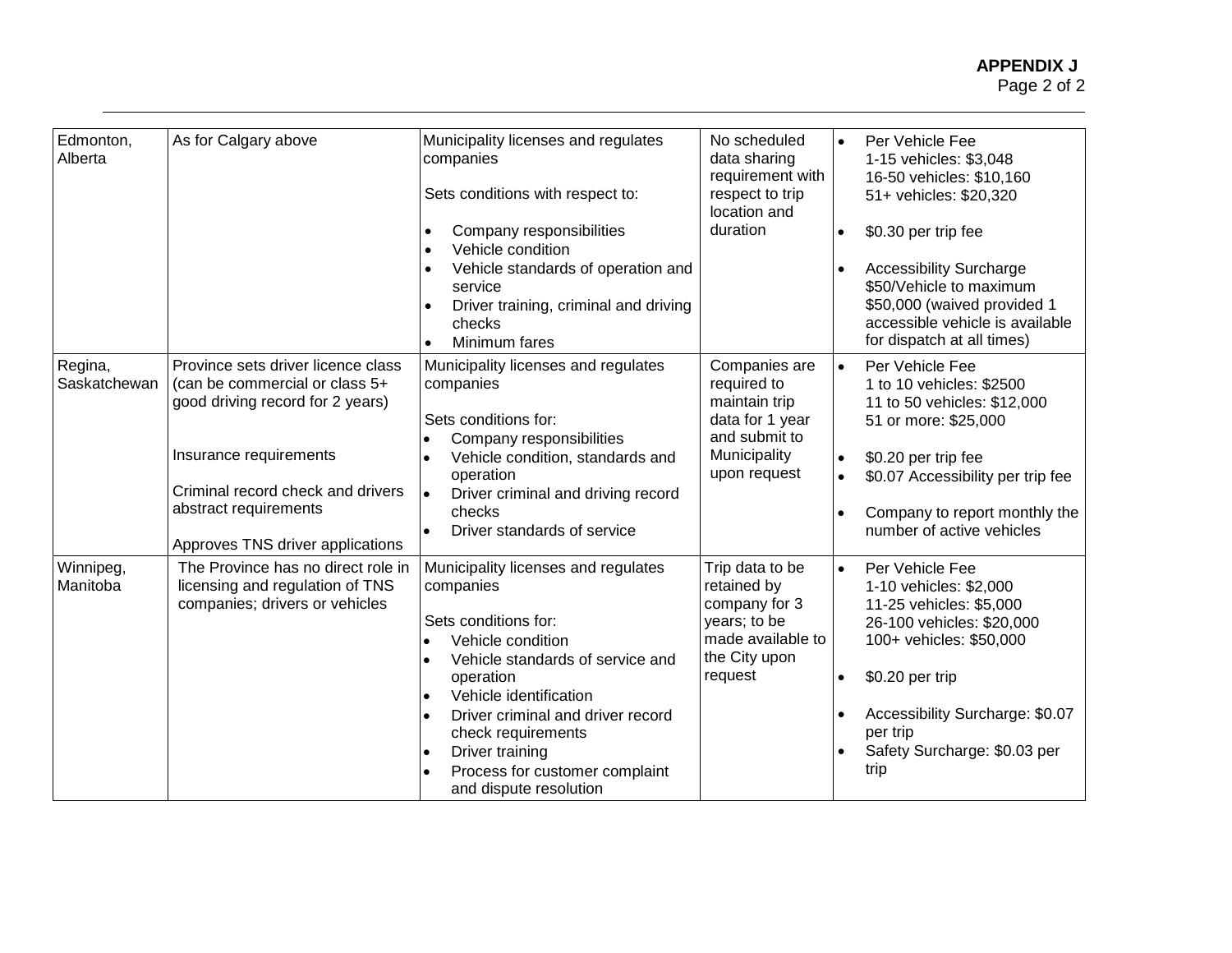# **STAKEHOLDER CONSULTATION**

Staff consulted a number of key stakeholders regarding the introduction of ride-hailing in BC and the City of Vancouver's proposed regulations for street use and licensing. Following is a summary of what we heard identified as interests and concerns.

| Who We Spoke to                                                                                    | <b>What We Heard</b><br><b>Interests and Concerns</b>                                                                                                                                                                                                                                                                                                                     | <b>How We Responded</b>                                                                                                                                                                                                                                                                                                                                                                                                              |
|----------------------------------------------------------------------------------------------------|---------------------------------------------------------------------------------------------------------------------------------------------------------------------------------------------------------------------------------------------------------------------------------------------------------------------------------------------------------------------------|--------------------------------------------------------------------------------------------------------------------------------------------------------------------------------------------------------------------------------------------------------------------------------------------------------------------------------------------------------------------------------------------------------------------------------------|
| Taxi Industry<br>Sunshine Taxi<br>$\circ$<br>Vancouver Taxi<br>$\circ$<br>Association              | Loss of business and drivers<br>$\bullet$<br>with the introduction of TNSs<br>Congestion impacts<br>$\bullet$<br>Maintain taxi-supportive street<br>$\bullet$<br>assets (such as taxi stands)<br>Concern about reduction in<br>$\bullet$<br>accessible taxis continuing to<br>operate given lack of incentives                                                            | Maintain taxi stands<br>$\bullet$<br>Maintaining taxi access to bus<br>$\bullet$<br>lanes with further study of<br>impacts on transit<br><b>Curbside and Congestion</b><br>$\bullet$<br>Management Permit will not<br>apply to taxis<br>No licence fee for accessible<br>$\bullet$<br><b>PDVs</b>                                                                                                                                    |
| Ride-Hailing Companies:<br>Kater<br>$\circ$<br>Lyft<br>$\circ$<br>TappCarr<br>O<br>Uber<br>$\circ$ | Pursue regional licencing to<br>$\bullet$<br>minimize burden and costs<br>Curb-side access at high activity<br>$\bullet$<br>areas<br>Protect company data privacy<br>Open to collaboration with<br>$\bullet$<br>municipalities to advance EV<br>and accessibility initiatives<br>Operational viability of<br>$\bullet$<br>implementing curbside access<br>fees or permits | Exploring an Inter-municipal<br>Business Licence with the<br>region<br>Expanding passenger zones<br>$\bullet$<br>In response to operability<br>$\bullet$<br>concerns with the Curbside<br>and Congestion Management<br>Permit, staff providing a per-<br>trip fee option that can be<br>integrated directly into the app<br>CCMP is only in effect during<br>$\bullet$<br>peak times and in the Metro<br>Core, not during late night |
| Vancouver Port Authority                                                                           | Safety and congestion<br>$\bullet$<br>management at cruise-ship<br>terminals. Passenger volumes<br>range from 10,000 - 15,000/day<br>Working with the City to geo-<br>$\bullet$<br>fence street access immediately<br>adjacent to the terminal to limit<br>TNS pick-up on street.                                                                                         | Support for management of<br>$\bullet$<br>ride-hailing vehicles adjacent<br>to terminal to ensure safety,<br>efficient traffic flow and<br>coordination of multiple road<br>users.<br>Continue to support taxi<br>$\bullet$<br>queuing                                                                                                                                                                                               |

| Table 1. Stakeholder consultation feedback |  |  |
|--------------------------------------------|--|--|
|--------------------------------------------|--|--|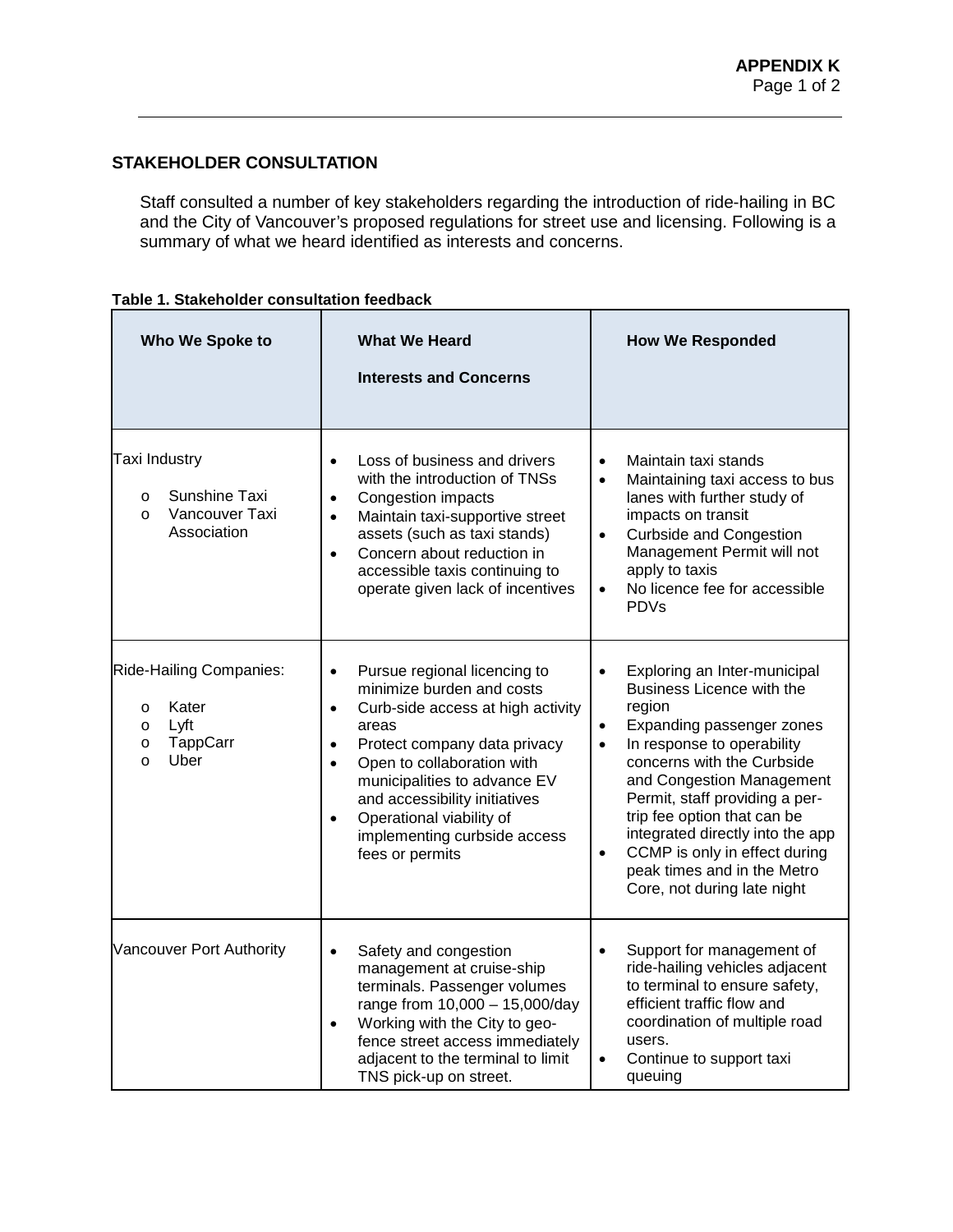| <b>Who We Spoke to</b>                                                                                                                  | <b>What We Heard</b><br><b>Interests and Concerns</b>                                                                                                                                                                                                                                                                                                                                                                                 | <b>How We Responded</b>                                                                                                                                                                                                                                                                                                                                     |
|-----------------------------------------------------------------------------------------------------------------------------------------|---------------------------------------------------------------------------------------------------------------------------------------------------------------------------------------------------------------------------------------------------------------------------------------------------------------------------------------------------------------------------------------------------------------------------------------|-------------------------------------------------------------------------------------------------------------------------------------------------------------------------------------------------------------------------------------------------------------------------------------------------------------------------------------------------------------|
| <b>Business Improvement</b><br><b>Associations Vancouver</b><br>Tourism Association,<br>Vancouver Board of Trade,<br>and Ride-share Now | Wide support for ride-hailing to<br>$\bullet$<br>improve transportation options<br>for residents, workers and<br>visitors, especially for hours and<br>areas not well serviced by<br>transit<br>Ensure ride-hailing is<br>$\bullet$<br>economically viable for full and<br>part time drivers<br>Support efforts for regional<br>$\bullet$<br>coordination<br>Operational viability of curbside<br>$\bullet$<br>access fees or permits | Continue to work with partners<br>$\bullet$<br>to support improved travel<br>options for residents, visitors<br>and workers<br>Proposed licensing and<br>$\bullet$<br>curbside access regulations<br>are low barrier to entry for<br><b>TNS</b><br>CCMP is only in effect during<br>$\bullet$<br>peak times and in the Metro<br>Core, not during late night |
| TransLink:                                                                                                                              | Advance an Inter-Municipal<br>$\bullet$<br>Business Licence (IMBL) for the<br>Region<br>Maintain bus speed and<br>$\bullet$<br>reliability, limit traffic congestion<br>and service interruption<br>Strong desire to remove taxis<br>$\bullet$<br>from bus lanes<br>Establish mechanisms for open<br>$\bullet$<br>data sharing to set the stage for<br>Mobility as a Service in the<br>future                                         | Ride hail vehicles will not be<br>$\bullet$<br>allowed in bus lanes<br>Staff will study the impact of<br>$\bullet$<br>taxis on bus service in transit<br>priority lanes and mitigate<br>current conflict areas<br>Staff is working towards<br>$\bullet$<br>advancing an IMBL with<br><b>TransLink and Metro</b><br>Vancouver municipalities                 |